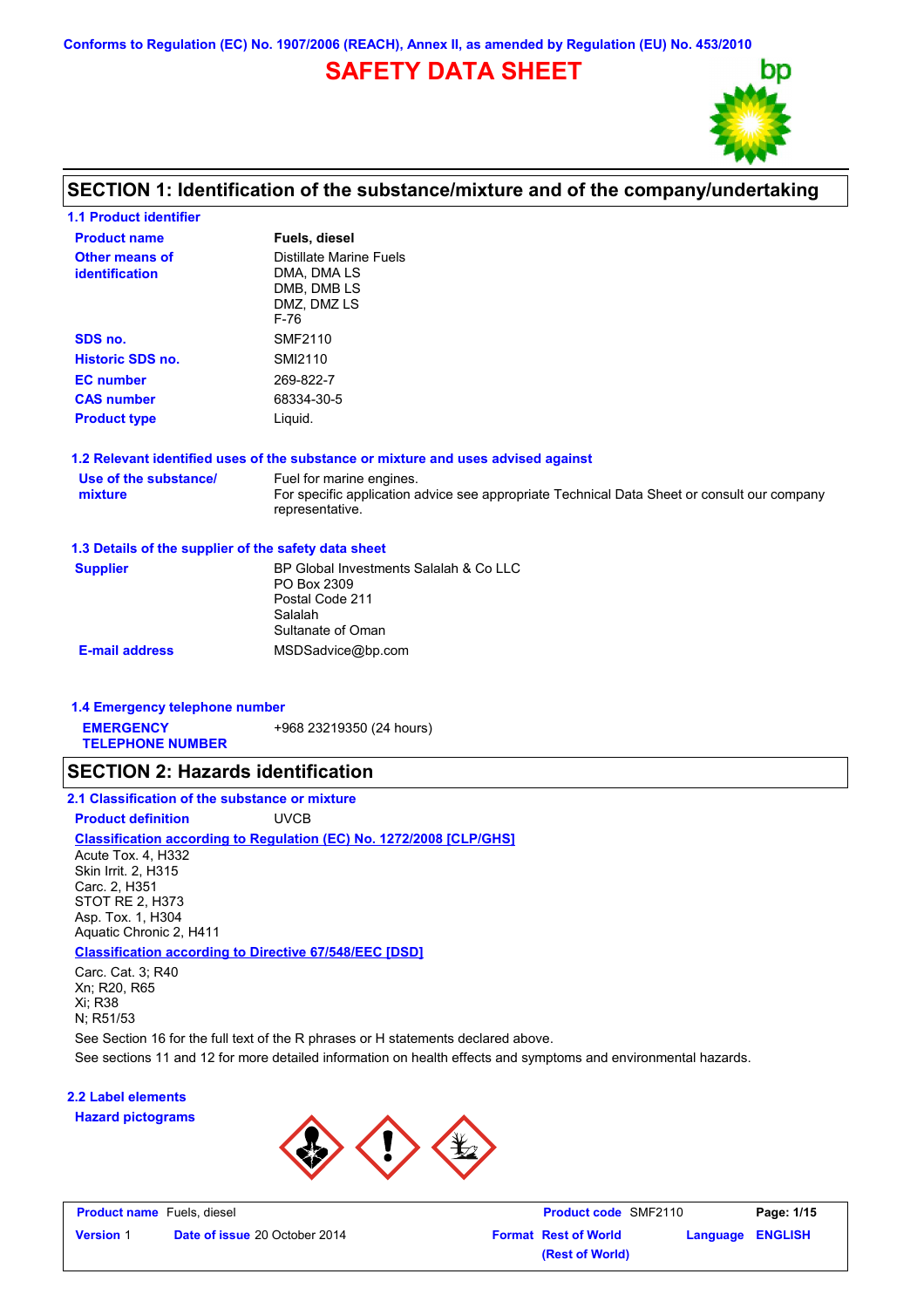# **SECTION 2: Hazards identification**

| <b>Signal word</b>                                                                                           | Danger                                                                                                                                                                                                                                                                                                                                                                                                                                       |
|--------------------------------------------------------------------------------------------------------------|----------------------------------------------------------------------------------------------------------------------------------------------------------------------------------------------------------------------------------------------------------------------------------------------------------------------------------------------------------------------------------------------------------------------------------------------|
| <b>Hazard statements</b>                                                                                     | H332 - Harmful if inhaled.<br>H315 - Causes skin irritation.<br>H351 - Suspected of causing cancer.<br>H304 - May be fatal if swallowed and enters airways.<br>H373 - May cause damage to organs through prolonged or repeated exposure.<br>H411 - Toxic to aquatic life with long lasting effects.                                                                                                                                          |
| <b>Precautionary statements</b>                                                                              |                                                                                                                                                                                                                                                                                                                                                                                                                                              |
| <b>Prevention</b>                                                                                            | P261 - Avoid breathing dust/fume/gas/mist/vapours/spray.<br>P280 - Wear protective gloves/clothing and eye/face protection.<br>P273 - Avoid release to the environment.                                                                                                                                                                                                                                                                      |
| <b>Response</b>                                                                                              | P301 + P310 + P331 - IF SWALLOWED: Immediately call a POISON CENTER or doctor/<br>physician. Do NOT induce vomiting.<br>P332 + P313 - If skin irritation occurs: Get medical advice/attention.                                                                                                                                                                                                                                               |
| <b>Storage</b>                                                                                               | Not applicable.                                                                                                                                                                                                                                                                                                                                                                                                                              |
| <b>Disposal</b>                                                                                              | P501 - Dispose of contents and container in accordance with all local, regional, national and<br>international regulations.                                                                                                                                                                                                                                                                                                                  |
| <b>Supplemental label</b><br>elements                                                                        | Not applicable.                                                                                                                                                                                                                                                                                                                                                                                                                              |
| <b>Special packaging requirements</b>                                                                        |                                                                                                                                                                                                                                                                                                                                                                                                                                              |
| <b>Containers to be fitted</b><br>with child-resistant<br>fastenings                                         | Not applicable.                                                                                                                                                                                                                                                                                                                                                                                                                              |
| <b>Tactile warning of danger</b>                                                                             | Not applicable.                                                                                                                                                                                                                                                                                                                                                                                                                              |
| <b>2.3 Other hazards</b>                                                                                     |                                                                                                                                                                                                                                                                                                                                                                                                                                              |
| <b>Substance meets the</b><br>criteria for PBT according<br>to Regulation (EC) No.<br>1907/2006, Annex XIII  | Not available.                                                                                                                                                                                                                                                                                                                                                                                                                               |
| <b>Substance meets the</b><br>criteria for vPvB according<br>to Regulation (EC) No.<br>1907/2006, Annex XIII | Not available.                                                                                                                                                                                                                                                                                                                                                                                                                               |
| Other hazards which do<br>not result in classification                                                       | This material may contain significant quantities of polycyclic aromatic hydrocarbons (PAHs),<br>some of which have been shown by experimental studies to induce skin cancer.<br>Note: High Pressure Applications<br>Injections through the skin resulting from contact with the product at high pressure constitute a<br>major medical emergency.<br>See 'Notes to physician' under First-Aid Measures, Section 4 of this Safety Data Sheet. |

# **SECTION 3: Composition/information on ingredients**

**Substance/mixture** UVCB

Complex hydrocarbon substance. May Contain 2% Sulphur or Sulfur (Maximum)

|                                                                                             |                                                                      |               |                                      | <b>Classification</b>       |                                                                                                                                      |                |
|---------------------------------------------------------------------------------------------|----------------------------------------------------------------------|---------------|--------------------------------------|-----------------------------|--------------------------------------------------------------------------------------------------------------------------------------|----------------|
| <b>Product/ingredient</b><br>name                                                           | CAS no.                                                              | $\frac{9}{6}$ | 67/548/EEC                           |                             | <b>Regulation (EC) No.</b><br>1272/2008 [CLP]                                                                                        | <b>Type</b>    |
| Fuels, diesel                                                                               | 68334-30-5                                                           | 100           | Xn; R20, R65<br>Xi: R38<br>N; R51/53 | Carc. Cat. 3; R40           | Acute Tox. 4, H332<br><b>Skin Irrit. 2, H315</b><br>Carc. 2, H351<br>STOT RE 2, H373<br>Asp. Tox. 1, H304<br>Aquatic Chronic 2, H411 | $[^*]$         |
|                                                                                             | See Section 16 for the full text of the R-phrases declared above.    |               |                                      |                             |                                                                                                                                      |                |
|                                                                                             | See Section 16 for the full text of the H statements declared above. |               |                                      |                             |                                                                                                                                      |                |
| <u>Type</u><br>[*] Substance<br>[A] Constituent<br>[B] Impurity<br>[C] Stabilising additive |                                                                      |               |                                      |                             |                                                                                                                                      |                |
| <b>Product name</b> Fuels, diesel                                                           |                                                                      |               |                                      | <b>Product code SMF2110</b> |                                                                                                                                      | Page: 2/15     |
| <b>Version 1</b>                                                                            | Date of issue 20 October 2014                                        |               |                                      | <b>Format Rest of World</b> | Language                                                                                                                             | <b>ENGLISH</b> |

**(Rest of World)**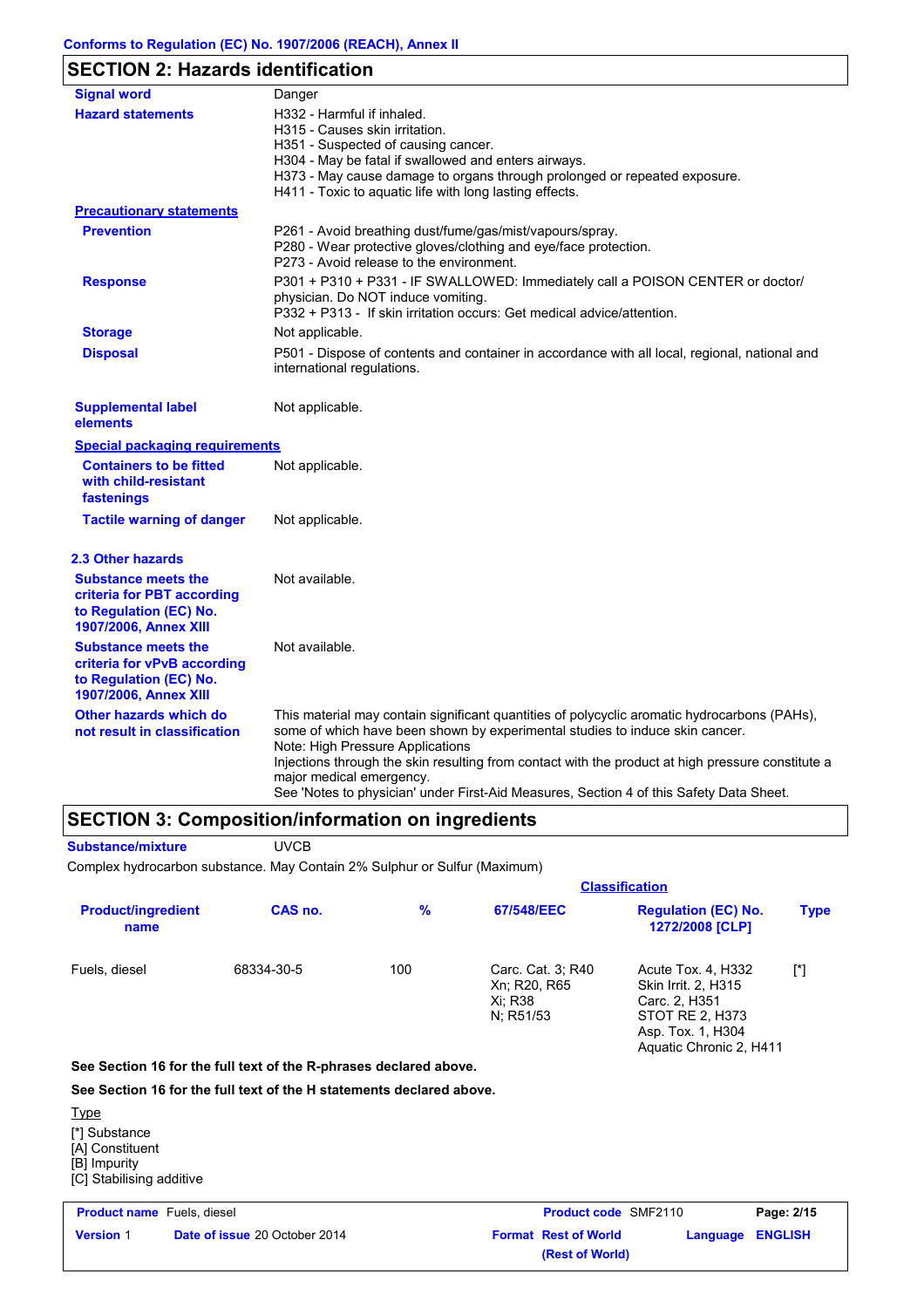# **SECTION 3: Composition/information on ingredients**

Occupational exposure limits, if available, are listed in Section 8.

# **SECTION 4: First aid measures**

|  |  |  | 4.1 Description of first aid measures |  |
|--|--|--|---------------------------------------|--|
|--|--|--|---------------------------------------|--|

| <b>Eye contact</b>                | In case of contact, immediately flush eyes with plenty of water for at least 15 minutes. Eyelids<br>should be held away from the eyeball to ensure thorough rinsing. Check for and remove any<br>contact lenses. Get medical attention.                                                                                                                                                                                                                                                                                        |
|-----------------------------------|--------------------------------------------------------------------------------------------------------------------------------------------------------------------------------------------------------------------------------------------------------------------------------------------------------------------------------------------------------------------------------------------------------------------------------------------------------------------------------------------------------------------------------|
| <b>Skin contact</b>               | In case of contact, immediately flush skin with plenty of water for at least 15 minutes while<br>removing contaminated clothing and shoes. Drench contaminated clothing with water before<br>removing. This is necessary to avoid the risk of sparks from static electricity that could ignite<br>contaminated clothing. Contaminated clothing is a fire hazard. Contaminated leather,<br>particularly footwear, must be discarded. Wash clothing before reuse. Clean shoes thoroughly<br>before reuse. Get medical attention. |
| <b>Inhalation</b>                 | If inhaled, remove to fresh air. If not breathing, if breathing is irregular or if respiratory arrest<br>occurs, provide artificial respiration or oxygen by trained personnel. Get medical attention.                                                                                                                                                                                                                                                                                                                         |
| <b>Ingestion</b>                  | Do not induce vomiting. Never give anything by mouth to an unconscious person. If<br>unconscious, place in recovery position and get medical attention immediately. Aspiration<br>hazard if swallowed. Can enter lungs and cause damage. Get medical attention immediately.                                                                                                                                                                                                                                                    |
| <b>Protection of first-aiders</b> | No action shall be taken involving any personal risk or without suitable training. If it is<br>suspected that fumes are still present, the rescuer should wear an appropriate mask or self-<br>contained breathing apparatus. It may be dangerous to the person providing aid to give mouth-<br>to-mouth resuscitation.                                                                                                                                                                                                        |

### **4.2 Most important symptoms and effects, both acute and delayed**

See Section 11 for more detailed information on health effects and symptoms.

### **4.3 Indication of any immediate medical attention and special treatment needed**

| <b>Notes to physician</b> | Treatment should in general be symptomatic and directed to relieving any effects.<br>Product can be aspirated on swallowing or following regurgitation of stomach contents, and can<br>cause severe and potentially fatal chemical pneumonitis, which will require urgent treatment.<br>Because of the risk of aspiration, induction of vomiting and gastric lavage should be avoided.<br>Gastric lavage should be undertaken only after endotracheal intubation. Monitor for cardiac<br>dysrhythmias.<br>Note: High Pressure Applications<br>Injections through the skin resulting from contact with the product at high pressure constitute a<br>major medical emergency. Injuries may not appear serious at first but within a few hours tissue<br>becomes swollen, discoloured and extremely painful with extensive subcutaneous necrosis.<br>Surgical exploration should be undertaken without delay. Thorough and extensive debridement<br>of the wound and underlying tissue is necessary to minimise tissue loss and prevent or limit<br>permanent damage. Note that high pressure may force the product considerable distances<br>along tissue planes. |
|---------------------------|-----------------------------------------------------------------------------------------------------------------------------------------------------------------------------------------------------------------------------------------------------------------------------------------------------------------------------------------------------------------------------------------------------------------------------------------------------------------------------------------------------------------------------------------------------------------------------------------------------------------------------------------------------------------------------------------------------------------------------------------------------------------------------------------------------------------------------------------------------------------------------------------------------------------------------------------------------------------------------------------------------------------------------------------------------------------------------------------------------------------------------------------------------------------|
|---------------------------|-----------------------------------------------------------------------------------------------------------------------------------------------------------------------------------------------------------------------------------------------------------------------------------------------------------------------------------------------------------------------------------------------------------------------------------------------------------------------------------------------------------------------------------------------------------------------------------------------------------------------------------------------------------------------------------------------------------------------------------------------------------------------------------------------------------------------------------------------------------------------------------------------------------------------------------------------------------------------------------------------------------------------------------------------------------------------------------------------------------------------------------------------------------------|

# **SECTION 5: Firefighting measures**

| 5.1 Extinguishing media                                   |                                                                                                                                                                                                                                                                                                                                                                                                                                                  |
|-----------------------------------------------------------|--------------------------------------------------------------------------------------------------------------------------------------------------------------------------------------------------------------------------------------------------------------------------------------------------------------------------------------------------------------------------------------------------------------------------------------------------|
| <b>Suitable extinguishing</b><br>media                    | In case of fire, use water fog, foam, dry chemical or carbon dioxide extinguisher or spray.                                                                                                                                                                                                                                                                                                                                                      |
| <b>Unsuitable extinguishing</b><br>media                  | Do not use water jet.                                                                                                                                                                                                                                                                                                                                                                                                                            |
| 5.2 Special hazards arising from the substance or mixture |                                                                                                                                                                                                                                                                                                                                                                                                                                                  |
| <b>Hazards from the</b><br>substance or mixture           | In a fire or if heated, a pressure increase will occur and the container may burst. Vapours can<br>form explosive mixtures with air. Vapours are heavier than air and can spread along the ground<br>or float on water surfaces to remote ignition sources. Vapours may accumulate in low or<br>confined areas or travel a considerable distance to a source of ignition and flash back. Runoff<br>to sewer may create fire or explosion hazard. |
| <b>Hazardous combustion</b><br>products                   | Combustion products may include the following:<br>carbon oxides (CO, CO <sub>2</sub> ) (carbon monoxide, carbon dioxide)<br>sulphur oxides (SO, SO <sub>2</sub> , etc.)                                                                                                                                                                                                                                                                          |

## **5.3 Advice for firefighters**

| <b>Product name</b> Fuels, diesel |                                      | <b>Product code SMF2110</b> | Page: 3/15                  |                         |
|-----------------------------------|--------------------------------------|-----------------------------|-----------------------------|-------------------------|
| <b>Version 1</b>                  | <b>Date of issue 20 October 2014</b> |                             | <b>Format Rest of World</b> | <b>Language ENGLISH</b> |
|                                   |                                      |                             | (Rest of World)             |                         |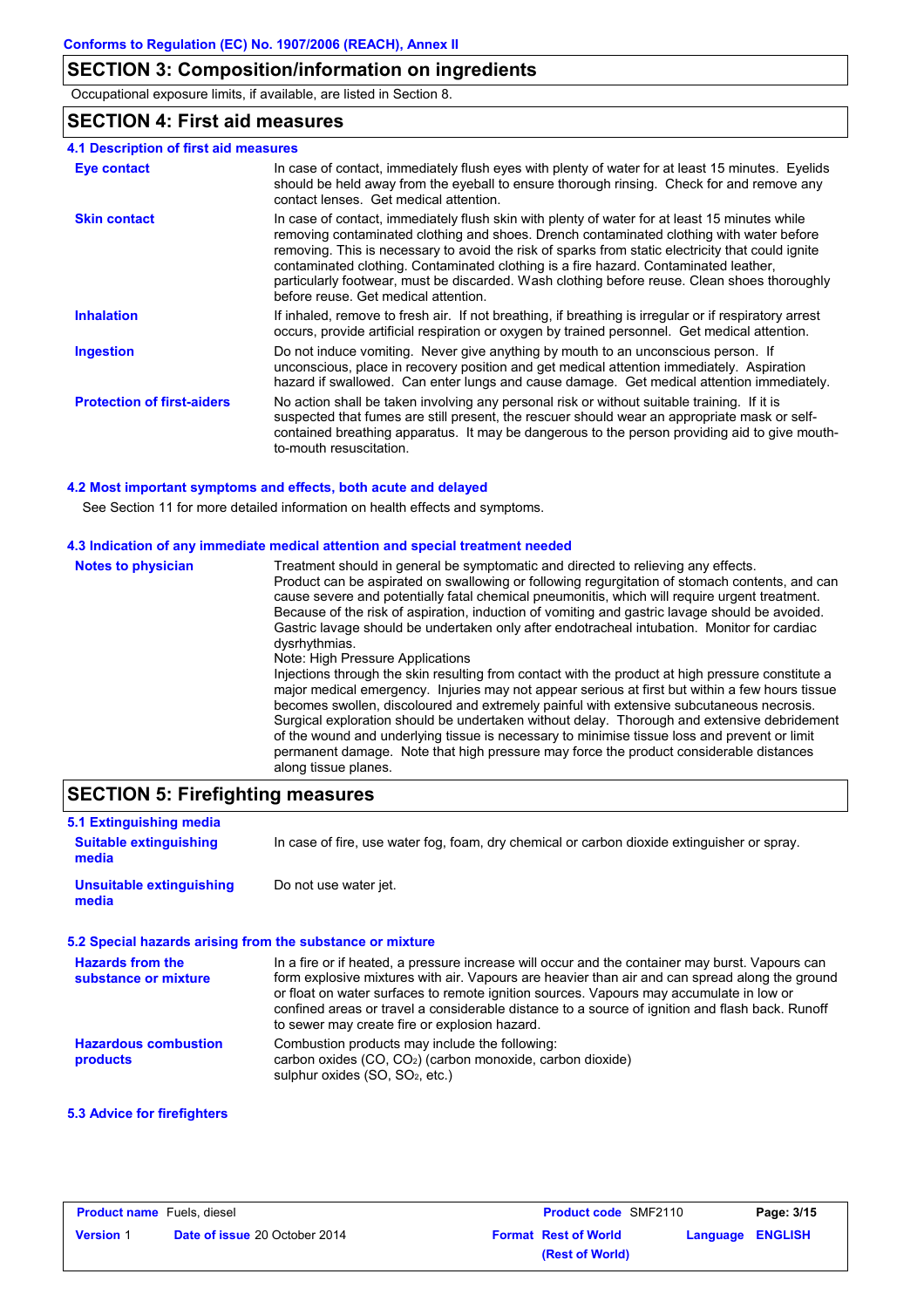# **SECTION 5: Firefighting measures**

| <b>Special precautions for</b><br>fire-fighters          | Promptly isolate the scene by removing all persons from the vicinity of the incident if there is a<br>fire. No action shall be taken involving any personal risk or without suitable training. This<br>material is toxic to aquatic organisms. Fire water contaminated with this material must be<br>contained and prevented from being discharged to any waterway, sewer or drain. Move<br>containers from fire area if this can be done without risk. Use water spray to keep fire-exposed<br>containers cool. |
|----------------------------------------------------------|------------------------------------------------------------------------------------------------------------------------------------------------------------------------------------------------------------------------------------------------------------------------------------------------------------------------------------------------------------------------------------------------------------------------------------------------------------------------------------------------------------------|
| <b>Special protective</b><br>equipment for fire-fighters | Fire-fighters should wear appropriate protective equipment and self-contained breathing<br>apparatus (SCBA) with a full face-piece operated in positive pressure mode. Clothing for fire-<br>fighters (including helmets, protective boots and gloves) conforming to European standard EN<br>469 will provide a basic level of protection for chemical incidents.                                                                                                                                                |

# **SECTION 6: Accidental release measures**

|                                                | 6.1 Personal precautions, protective equipment and emergency procedures                                                                                                                                                                                                                                                                                                                                                                                                                                                       |
|------------------------------------------------|-------------------------------------------------------------------------------------------------------------------------------------------------------------------------------------------------------------------------------------------------------------------------------------------------------------------------------------------------------------------------------------------------------------------------------------------------------------------------------------------------------------------------------|
| For non-emergency<br>personnel                 | Immediately contact emergency personnel. No action shall be taken involving any personal risk<br>or without suitable training. Evacuate surrounding areas. Keep unnecessary and unprotected<br>personnel from entering. Do not touch or walk through spilt material. Floors may be slippery;<br>use care to avoid falling. Avoid breathing vapour or mist. Provide adequate ventilation. Put on<br>appropriate personal protective equipment. Eliminate all ignition sources. No flares, smoking or<br>flames in hazard area. |
| For emergency responders                       | Entry into a confined space or poorly ventilated area contaminated with vapour, mist or fume is<br>extremely hazardous without the correct respiratory protective equipment and a safe system of<br>work. Wear self-contained breathing apparatus. Wear a suitable chemical protective suit.<br>Chemical resistant boots. See also the information in "For non-emergency personnel".                                                                                                                                          |
| <b>6.2 Environmental</b><br><b>precautions</b> | Avoid dispersal of spilt material and runoff and contact with soil, waterways, drains and sewers.<br>Inform the relevant authorities if the product has caused environmental pollution (sewers,<br>waterways, soil or air). Water polluting material. May be harmful to the environment if released<br>in large quantities. Collect spillage.                                                                                                                                                                                 |

### **6.3 Methods and material for containment and cleaning up**

| <b>Small spill</b>                        | Eliminate all ignition sources. Stop leak if without risk. Move containers from spill area.<br>Absorb with an inert material and place in an appropriate waste disposal container. Dispose of<br>via a licensed waste disposal contractor. Use spark-proof tools and explosion-proof equipment.<br>The method and equipment used must be in conformance with appropriate regulations and<br>industry practice on explosive atmospheres.                                                                                                                                                                                                                                                                                                                                                                                                            |
|-------------------------------------------|----------------------------------------------------------------------------------------------------------------------------------------------------------------------------------------------------------------------------------------------------------------------------------------------------------------------------------------------------------------------------------------------------------------------------------------------------------------------------------------------------------------------------------------------------------------------------------------------------------------------------------------------------------------------------------------------------------------------------------------------------------------------------------------------------------------------------------------------------|
| Large spill                               | Eliminate all ignition sources. Stop leak if without risk. Move containers from spill area.<br>Approach the release from upwind. Prevent entry into sewers, water courses, basements or<br>confined areas. Dike spill area and do not allow product to reach sewage system and surface<br>or ground water. Contain and collect spillage with non-combustible, absorbent material e.g.<br>sand, earth, vermiculite or diatomaceous earth and place in container for disposal according to<br>local regulations. Contaminated absorbent material may pose the same hazard as the spilt<br>product. Dispose of via a licensed waste disposal contractor. Use spark-proof tools and<br>explosion-proof equipment. The method and equipment used must be in conformance with<br>appropriate regulations and industry practice on explosive atmospheres. |
| 6.4 Reference to other<br><b>sections</b> | See Section 1 for emergency contact information.<br>See Section 5 for firefighting measures.<br>See Section 8 for information on appropriate personal protective equipment.<br>See Section 12 for environmental precautions.<br>See Section 13 for additional waste treatment information.                                                                                                                                                                                                                                                                                                                                                                                                                                                                                                                                                         |

# **SECTION 7: Handling and storage**

| 7.1 Precautions for safe handling                |                                                                                                                                                                                                                                                                                                                                                                                                                                                                                                                                                                                                                                                                                                                                                                                                                                                                                                                                                                  |                                                                                                                                                                                                                                                                              |                            |  |  |  |
|--------------------------------------------------|------------------------------------------------------------------------------------------------------------------------------------------------------------------------------------------------------------------------------------------------------------------------------------------------------------------------------------------------------------------------------------------------------------------------------------------------------------------------------------------------------------------------------------------------------------------------------------------------------------------------------------------------------------------------------------------------------------------------------------------------------------------------------------------------------------------------------------------------------------------------------------------------------------------------------------------------------------------|------------------------------------------------------------------------------------------------------------------------------------------------------------------------------------------------------------------------------------------------------------------------------|----------------------------|--|--|--|
| <b>Protective measures</b>                       | Put on appropriate personal protective equipment. Avoid exposure - obtain special instructions<br>before use. Do not handle until all safety precautions have been read and understood. Do not<br>get in eyes or on skin or clothing. Do not breathe vapour or mist. Do not swallow. Aspiration<br>hazard Can enter lungs and cause damage. Never siphon by mouth. Avoid contact of spilt<br>material and runoff with soil and surface waterways. Use only with adequate ventilation. Wear<br>appropriate respirator when ventilation is inadequate. Keep in the original container or an<br>approved alternative made from a compatible material, kept tightly closed when not in use.<br>Take precautionary measures against electrostatic discharges. Do not reuse container. Empty<br>containers retain product residue and can be hazardous. Store and use away from heat, sparks,<br>open flame or any other ignition source. Use only non-sparking tools. |                                                                                                                                                                                                                                                                              |                            |  |  |  |
| <b>Advice on general</b><br>occupational hygiene | information on hygiene measures.                                                                                                                                                                                                                                                                                                                                                                                                                                                                                                                                                                                                                                                                                                                                                                                                                                                                                                                                 | Eating, drinking and smoking should be prohibited in areas where this material is handled,<br>stored and processed. Wash thoroughly after handling. Remove contaminated clothing and<br>protective equipment before entering eating areas. See also Section 8 for additional |                            |  |  |  |
| <b>Product name</b> Fuels, diesel                |                                                                                                                                                                                                                                                                                                                                                                                                                                                                                                                                                                                                                                                                                                                                                                                                                                                                                                                                                                  | <b>Product code SMF2110</b>                                                                                                                                                                                                                                                  | Page: 4/15                 |  |  |  |
| <b>Version 1</b>                                 | Date of issue 20 October 2014                                                                                                                                                                                                                                                                                                                                                                                                                                                                                                                                                                                                                                                                                                                                                                                                                                                                                                                                    | <b>Format Rest of World</b><br>(Rest of World)                                                                                                                                                                                                                               | <b>ENGLISH</b><br>Language |  |  |  |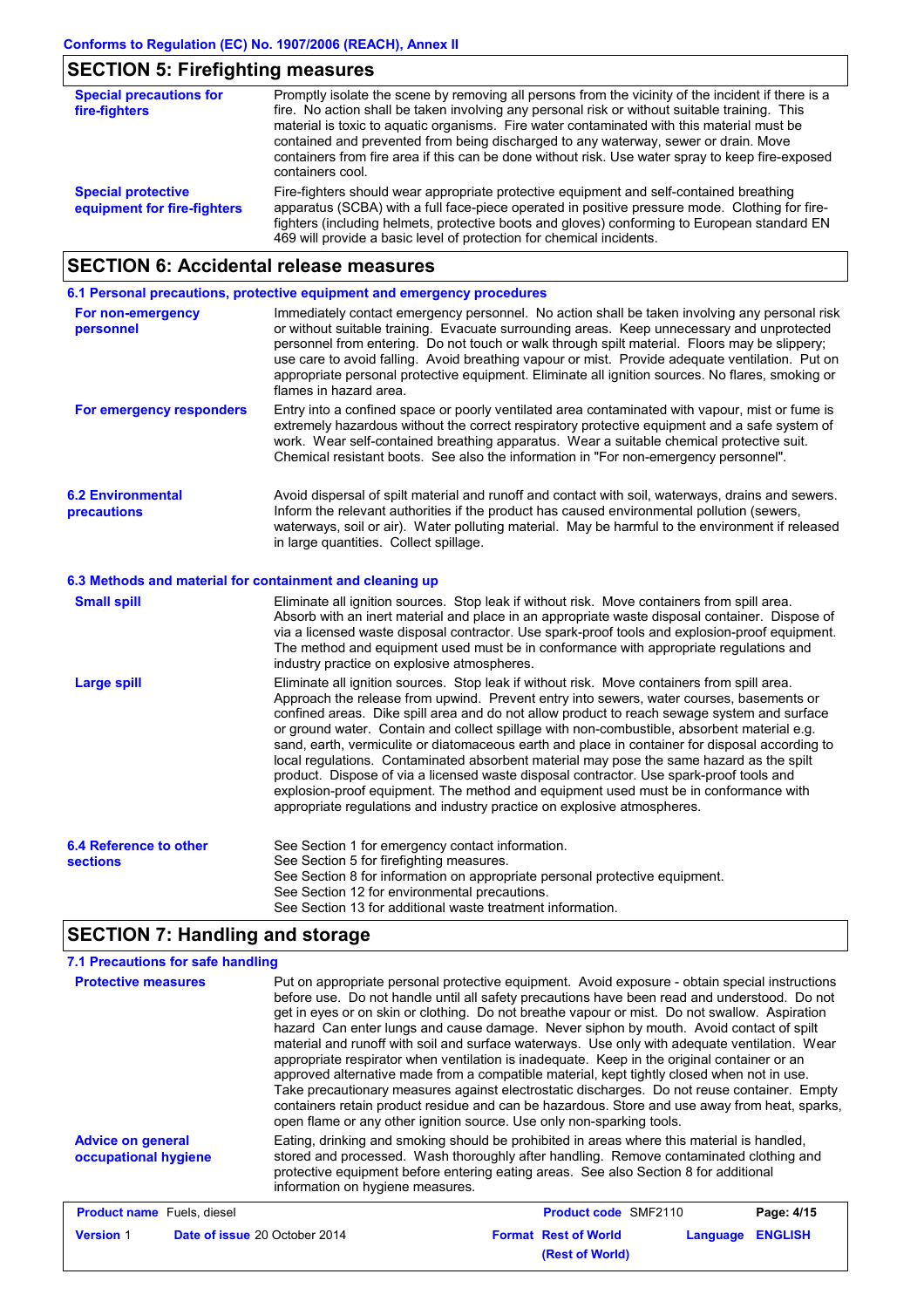# **SECTION 7: Handling and storage**

**7.2 Conditions for safe storage, including any incompatibilities**

Store in accordance with local regulations. Store in a dry, cool and well-ventilated area, away from incompatible materials (see Section 10). Store locked up. Keep away from heat and direct sunlight. Keep container tightly closed and sealed until ready for use. Containers that have been opened must be carefully resealed and kept upright to prevent leakage. Store and use only in equipment/containers designed for use with this product. Do not store in unlabelled containers. Use appropriate containment to avoid environmental contamination.

 Light hydrocarbon vapours can build up in the headspace of tanks. These can cause flammability/explosion hazards even at temperatures below the normal flash point (note: flash point must not be regarded as a reliable indicator of the potential flammability of vapour in tank headspaces). Tank headspaces should always be regarded as potentially flammable and care should be taken to avoid static electrical discharge and all ignition sources during filling, ullaging and sampling from storage tanks. Do not enter storage tanks. If entry to vessels is necessary, follow permit to work procedures. Entry into a confined space or poorly ventilated area contaminated with vapour, mist or fume is extremely hazardous without the correct respiratory protective equipment and a safe system of work. When the product is pumped (e.g. during filling, discharge or ullaging) and when sampling, there is a risk of static discharge. Ensure equipment used is properly earthed or bonded to the tank structure. Electrical equipment should not be used unless it is intrinsically safe (i.e. will not produce sparks). Explosive air/vapour mixtures may form at ambient temperature. If product comes into contact with hot surfaces, or leaks occur from pressurised fuel pipes, the vapour or mists generated will create a flammability or explosion hazard. Product contaminated rags, paper or material used to absorb spillages, represent a fire hazard, and should not be allowed to accumulate. Dispose of safely immediately after use.

#### **7.3 Specific end use(s)**

**Recommendations** See section 1.2 and Exposure scenarios in annex, if applicable.

# **SECTION 8: Exposure controls/personal protection**

#### **8.1 Control parameters Occupational exposure limits**

| <b>Product/ingredient name</b>              | <b>Exposure limit values</b>                                                                                                                                                                                                                                                                                                                                                                                                                                                                                                                                                                                                                                                                                                                                                                                                                                                                                                                                                                                               |
|---------------------------------------------|----------------------------------------------------------------------------------------------------------------------------------------------------------------------------------------------------------------------------------------------------------------------------------------------------------------------------------------------------------------------------------------------------------------------------------------------------------------------------------------------------------------------------------------------------------------------------------------------------------------------------------------------------------------------------------------------------------------------------------------------------------------------------------------------------------------------------------------------------------------------------------------------------------------------------------------------------------------------------------------------------------------------------|
| Fuels, diesel                               | <b>ACGIH TLV (United States). Absorbed through skin.</b><br>TWA: 100 mg/m <sup>3</sup> , (measured as total hydrocarbons) 8 hours. Issued/<br>Revised: 1/2007 Form: Inhalable fraction and vapor                                                                                                                                                                                                                                                                                                                                                                                                                                                                                                                                                                                                                                                                                                                                                                                                                           |
| quidance only.                              | Whilst specific OELs for certain components may be shown in this section, other components may be present in any mist,<br>vapour or dust produced. Therefore, the specific OELs may not be applicable to the product as a whole and are provided for                                                                                                                                                                                                                                                                                                                                                                                                                                                                                                                                                                                                                                                                                                                                                                       |
| <b>Recommended monitoring</b><br>procedures | If this product contains ingredients with exposure limits, personal, workplace atmosphere or<br>biological monitoring may be required to determine the effectiveness of the ventilation or other<br>control measures and/or the necessity to use respiratory protective equipment. Reference<br>should be made to monitoring standards, such as the following: European Standard EN 689<br>(Workplace atmospheres - Guidance for the assessment of exposure by inhalation to chemical<br>agents for comparison with limit values and measurement strategy) European Standard EN<br>14042 (Workplace atmospheres - Guide for the application and use of procedures for the<br>assessment of exposure to chemical and biological agents) European Standard EN 482<br>(Workplace atmospheres - General requirements for the performance of procedures for the<br>measurement of chemical agents) Reference to national guidance documents for methods for<br>the determination of hazardous substances will also be required. |

#### **Derived No Effect Level**

| <b>Product/ingredient name</b> | <b>Type</b> |                          | <b>Exposure</b> | <b>Value</b>           | <b>Population</b> | <b>Effects</b> |
|--------------------------------|-------------|--------------------------|-----------------|------------------------|-------------------|----------------|
| Fuels, diesel                  | <b>DNEL</b> | Short term<br>Inhalation | 15 minutes      | 4300 mg/m <sup>3</sup> | <b>Workers</b>    | Systemic       |
|                                | <b>DNEL</b> | Long term Dermal         | 8 hours TWA     | 2.9 mg/kg bw/<br>day   | <b>Workers</b>    | Systemic       |
|                                | <b>DNEL</b> | Long term<br>Inhalation  | 8 hours TWA     | $68 \text{ mg/m}^3$    | <b>Workers</b>    | Systemic       |
|                                | <b>DNEL</b> | Short term<br>Inhalation | 15 minutes      | 2600 mg/m <sup>3</sup> | <b>Consumers</b>  | Systemic       |
|                                | <b>DNEL</b> | Long term Dermal         | <b>TWA</b>      | 1.3 mg/kg bw/<br>dav   | Consumers         | Systemic       |
|                                | <b>DNEL</b> | Long term<br>Inhalation  | 24 hours TWA    | $20 \text{ mg/m}^3$    | <b>Consumers</b>  | Systemic       |

**Predicted No Effect Concentration**

| <b>Product name</b> Fuels, diesel |                                      | <b>Product code SMF2110</b> | Page: 5/15              |
|-----------------------------------|--------------------------------------|-----------------------------|-------------------------|
| <b>Version 1</b>                  | <b>Date of issue 20 October 2014</b> | <b>Format Rest of World</b> | <b>Language ENGLISH</b> |
|                                   |                                      | (Rest of World)             |                         |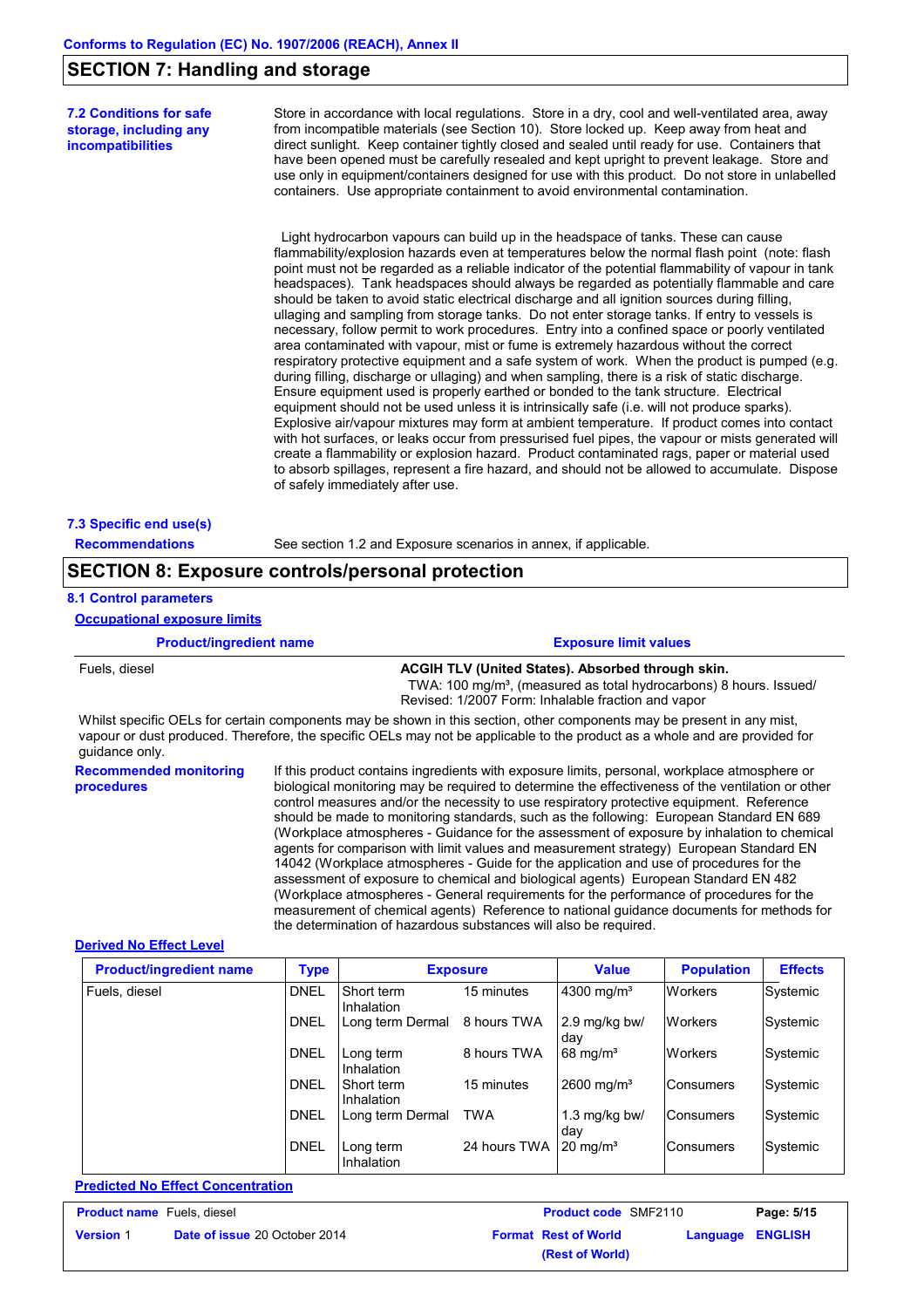# **SECTION 8: Exposure controls/personal protection**

No PNECs available

| <b>8.2 Exposure controls</b>                         |                                                                                                                                                                                                                                                                                                                                                                                                                                                                                                                                                                                                                                                                                                                                                                                                                                                                                                                                                                                                         |  |  |  |  |  |  |
|------------------------------------------------------|---------------------------------------------------------------------------------------------------------------------------------------------------------------------------------------------------------------------------------------------------------------------------------------------------------------------------------------------------------------------------------------------------------------------------------------------------------------------------------------------------------------------------------------------------------------------------------------------------------------------------------------------------------------------------------------------------------------------------------------------------------------------------------------------------------------------------------------------------------------------------------------------------------------------------------------------------------------------------------------------------------|--|--|--|--|--|--|
| <b>Appropriate engineering</b><br>controls           | Provide exhaust ventilation or other engineering controls to keep the relevant airborne<br>concentrations below their respective occupational exposure limits.<br>All activities involving chemicals should be assessed for their risks to health, to ensure<br>exposures are adequately controlled. Personal protective equipment should only be considered<br>after other forms of control measures (e.g. engineering controls) have been suitably evaluated.<br>Personal protective equipment should conform to appropriate standards, be suitable for use, be<br>kept in good condition and properly maintained.<br>Your supplier of personal protective equipment should be consulted for advice on selection and<br>appropriate standards. For further information contact your national organisation for standards.<br>The final choice of protective equipment will depend upon a risk assessment. It is important to<br>ensure that all items of personal protective equipment are compatible. |  |  |  |  |  |  |
| <b>Individual protection measures</b>                |                                                                                                                                                                                                                                                                                                                                                                                                                                                                                                                                                                                                                                                                                                                                                                                                                                                                                                                                                                                                         |  |  |  |  |  |  |
| <b>Hygiene measures</b>                              | Wash hands, forearms and face thoroughly after handling chemical products, before eating,<br>smoking and using the lavatory and at the end of the working period. Ensure that eyewash<br>stations and safety showers are close to the workstation location.                                                                                                                                                                                                                                                                                                                                                                                                                                                                                                                                                                                                                                                                                                                                             |  |  |  |  |  |  |
| <b>Respiratory protection</b>                        | If local exhaust ventilation or other methods of ventilation are not possible or are insufficient,<br>wear suitable respiratory protective devices. Wear suitable respiratory protective devices if<br>there is a risk of exposure limits being exceeded. The choice of suitable respiratory device will<br>depend upon a risk assessment of the workplace environment and the task being carried out.<br>If required, the respiratory device must be certified as safe in defined explosive atmospheres<br>(EX Label). Respiratory protective devices must be checked to ensure they fit correctly each<br>time they are worn. Please consult European standard EN 529 for further guidance on the<br>selection, use, care and maintenance of respiratory protective devices.                                                                                                                                                                                                                          |  |  |  |  |  |  |
|                                                      | Suitable breathing apparatus (independent of ambient atmosphere) must be worn if any of the<br>following situations apply.<br>- When the workplace atmosphere is considered to be immediately dangerous to life and health.<br>- When there is a risk of the workplace atmosphere being oxygen deficient.<br>- When the workplace atmosphere is uncontrolled.<br>- When the workplace atmosphere is unknown.<br>- When there is a risk of loss of consciousness or asphyxiation<br>- When entry into a confined space is required.<br>- When there is a risk of gases being released that could be a fire or explosion hazard.<br>- When the concentration of contaminants in the atmosphere exceeds the level of protection<br>(maximum allowed concentration) given by a filtering device<br>- When the contaminants have a low odour that would not be tasted or smelt by the wearer of a<br>filtering device if the filter became exhausted or saturated.                                           |  |  |  |  |  |  |
|                                                      | - When there is a risk of hydrogen sulphide exposure limits being exceeded.<br>If there is a requirement for the use of a respiratory protective device, but the use of breathing<br>apparatus (independent of ambient atmosphere) is not required, then a suitable filtering device<br>must be worn.<br>The filter class must be suitable for the maximum contaminant concentration (gas/vapour/<br>aerosol/particulates) that may arise when handling the product.                                                                                                                                                                                                                                                                                                                                                                                                                                                                                                                                    |  |  |  |  |  |  |
|                                                      | <b>Recommended:</b> Gas filter suitable for gases and vapours. Filter type: A<br>Combined filter suitable for gases, vapours and particles (dust, smoke, mist,<br>aerosol). Filter type: AP                                                                                                                                                                                                                                                                                                                                                                                                                                                                                                                                                                                                                                                                                                                                                                                                             |  |  |  |  |  |  |
| <b>Eye/face protection</b><br><b>Skin protection</b> | Chemical splash goggles.                                                                                                                                                                                                                                                                                                                                                                                                                                                                                                                                                                                                                                                                                                                                                                                                                                                                                                                                                                                |  |  |  |  |  |  |
| <b>Hand protection</b>                               | <b>General Information:</b>                                                                                                                                                                                                                                                                                                                                                                                                                                                                                                                                                                                                                                                                                                                                                                                                                                                                                                                                                                             |  |  |  |  |  |  |
|                                                      | Because specific work environments and material handling practices vary, safety procedures<br>should be developed for each intended application. The correct choice of protective gloves<br>depends upon the chemicals being handled, and the conditions of work and use. Most gloves<br>provide protection for only a limited time before they must be discarded and replaced (even the<br>best chemically resistant gloves will break down after repeated chemical exposures).                                                                                                                                                                                                                                                                                                                                                                                                                                                                                                                        |  |  |  |  |  |  |
|                                                      | Gloves should be chosen in consultation with the supplier / manufacturer and taking account of<br>a full assessment of the working conditions.                                                                                                                                                                                                                                                                                                                                                                                                                                                                                                                                                                                                                                                                                                                                                                                                                                                          |  |  |  |  |  |  |
|                                                      | Wear chemical resistant gloves.<br>Recommended: Nitrile gloves.<br>Do not re-use gloves.<br>Protective gloves will deteriorate over time due to physical and chemical damage. Inspect and<br>replace gloves on a regular basis.<br>Protective gloves must give suitable protection against mechanical risks (i.e. abrasion, blade                                                                                                                                                                                                                                                                                                                                                                                                                                                                                                                                                                                                                                                                       |  |  |  |  |  |  |
| <b>Product name</b> Fuels, diesel                    | <b>Product code SMF2110</b><br>Page: 6/15                                                                                                                                                                                                                                                                                                                                                                                                                                                                                                                                                                                                                                                                                                                                                                                                                                                                                                                                                               |  |  |  |  |  |  |
| <b>Version 1</b><br>Date of issue 20 October 2014    | <b>Format Rest of World</b><br><b>Language</b><br><b>ENGLISH</b><br>(Rest of World)                                                                                                                                                                                                                                                                                                                                                                                                                                                                                                                                                                                                                                                                                                                                                                                                                                                                                                                     |  |  |  |  |  |  |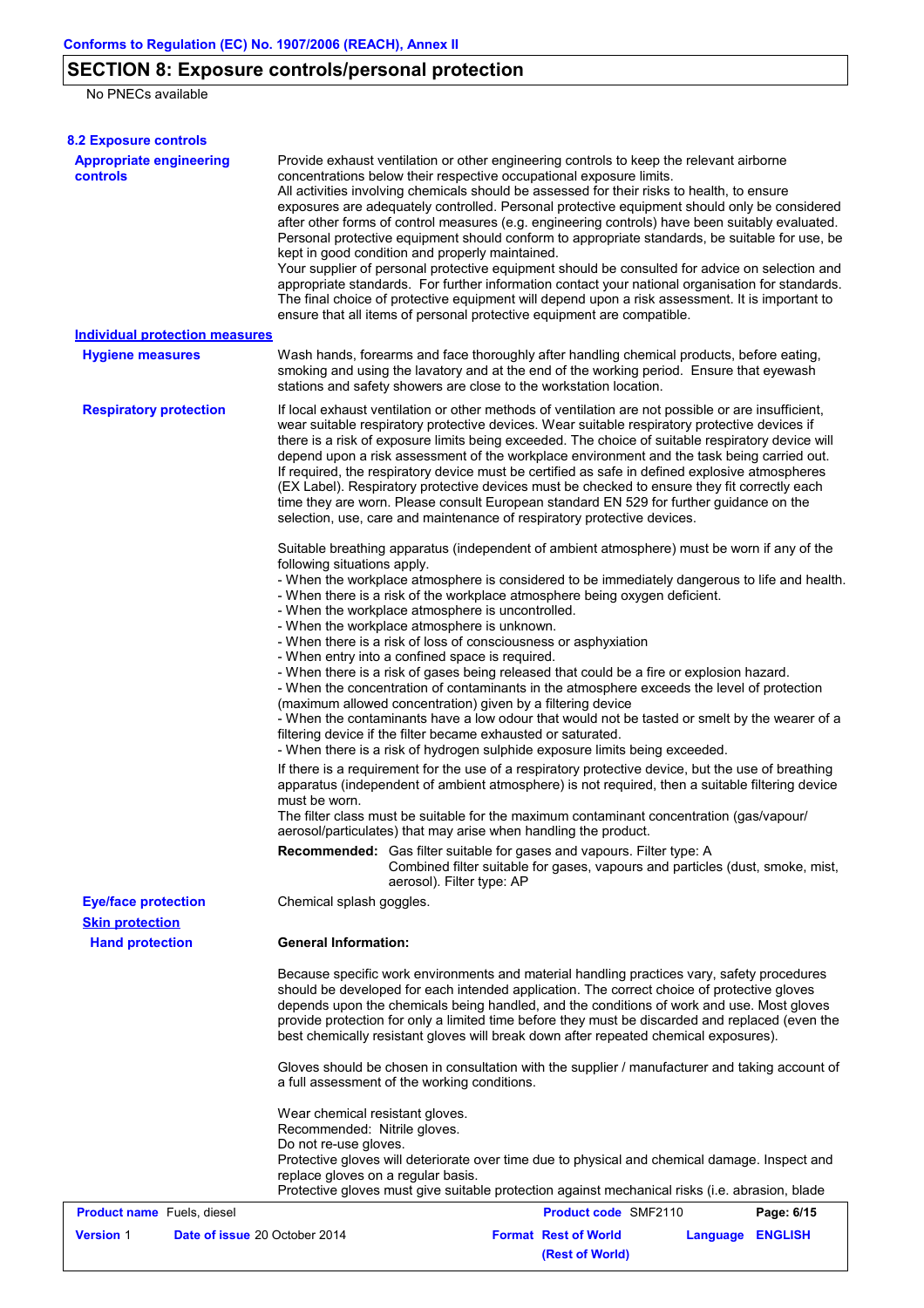# **SECTION 8: Exposure controls/personal protection**

#### cut and puncture).

The frequency of replacement will depend upon the circumstances of use.

#### **Breakthrough time:**

|                      | Breakthrough time data are generated by glove manufacturers under laboratory test conditions<br>and represent how long a glove can be expected to provide effective permeation resistance. It<br>is important when following breakthrough time recommendations that actual workplace<br>conditions are taken into account. Always consult with your glove supplier for up-to-date<br>technical information on breakthrough times for the recommended glove type.<br>Our recommendations on the selection of gloves are as follows:                                                                                                                                                                                                                                                                                                                                                                                                                                                                                                                                                                                                                                                                                  |
|----------------------|---------------------------------------------------------------------------------------------------------------------------------------------------------------------------------------------------------------------------------------------------------------------------------------------------------------------------------------------------------------------------------------------------------------------------------------------------------------------------------------------------------------------------------------------------------------------------------------------------------------------------------------------------------------------------------------------------------------------------------------------------------------------------------------------------------------------------------------------------------------------------------------------------------------------------------------------------------------------------------------------------------------------------------------------------------------------------------------------------------------------------------------------------------------------------------------------------------------------|
|                      | Continuous contact:                                                                                                                                                                                                                                                                                                                                                                                                                                                                                                                                                                                                                                                                                                                                                                                                                                                                                                                                                                                                                                                                                                                                                                                                 |
|                      | Gloves with a minimum breakthrough time of 240 minutes, or >480 minutes if suitable gloves<br>can be obtained.<br>If suitable gloves are not available to offer that level of protection, gloves with shorter<br>breakthrough times may be acceptable as long as appropriate glove maintenance and<br>replacement regimes are determined and adhered to.                                                                                                                                                                                                                                                                                                                                                                                                                                                                                                                                                                                                                                                                                                                                                                                                                                                            |
|                      | Short-term / splash protection:                                                                                                                                                                                                                                                                                                                                                                                                                                                                                                                                                                                                                                                                                                                                                                                                                                                                                                                                                                                                                                                                                                                                                                                     |
|                      | Recommended breakthrough times as above.<br>It is recognised that for short-term, transient exposures, gloves with shorter breakthrough times<br>may commonly be used. Therefore, appropriate maintenance and replacement regimes must<br>be determined and rigorously followed.                                                                                                                                                                                                                                                                                                                                                                                                                                                                                                                                                                                                                                                                                                                                                                                                                                                                                                                                    |
|                      | <b>Glove Thickness:</b>                                                                                                                                                                                                                                                                                                                                                                                                                                                                                                                                                                                                                                                                                                                                                                                                                                                                                                                                                                                                                                                                                                                                                                                             |
|                      | For general applications, we recommend gloves with a thickness typically greater than 0.35 mm.                                                                                                                                                                                                                                                                                                                                                                                                                                                                                                                                                                                                                                                                                                                                                                                                                                                                                                                                                                                                                                                                                                                      |
|                      | It should be emphasised that glove thickness is not necessarily a good predictor of glove<br>resistance to a specific chemical, as the permeation efficiency of the glove will be dependent<br>on the exact composition of the glove material. Therefore, glove selection should also be based<br>on consideration of the task requirements and knowledge of breakthrough times.<br>Glove thickness may also vary depending on the glove manufacturer, the glove type and the<br>glove model. Therefore, the manufacturers' technical data should always be taken into account<br>to ensure selection of the most appropriate glove for the task.                                                                                                                                                                                                                                                                                                                                                                                                                                                                                                                                                                   |
|                      | Note: Depending on the activity being conducted, gloves of varying thickness may be required<br>for specific tasks. For example:                                                                                                                                                                                                                                                                                                                                                                                                                                                                                                                                                                                                                                                                                                                                                                                                                                                                                                                                                                                                                                                                                    |
|                      | • Thinner gloves (down to 0.1 mm or less) may be required where a high degree of manual<br>dexterity is needed. However, these gloves are only likely to give short duration protection and<br>would normally be just for single use applications, then disposed of.                                                                                                                                                                                                                                                                                                                                                                                                                                                                                                                                                                                                                                                                                                                                                                                                                                                                                                                                                |
|                      | • Thicker gloves (up to 3 mm or more) may be required where there is a mechanical (as well<br>as a chemical) risk i.e. where there is abrasion or puncture potential.                                                                                                                                                                                                                                                                                                                                                                                                                                                                                                                                                                                                                                                                                                                                                                                                                                                                                                                                                                                                                                               |
| <b>Skin and body</b> | Wear suitable protective clothing.<br>Footwear highly resistant to chemicals.<br>When there is a risk of ignition wear inherently fire resistant protective clothes and gloves.<br>Refer to standard: ISO 11612<br>When there is a risk of ignition from static electricity, wear anti-static protective clothing. For<br>greatest effectiveness against static electricity, overalls, boots and gloves should all be anti-<br>static.<br>Refer to standard: EN 1149<br>Cotton or polyester/cotton overalls will only provide protection against light superficial<br>contamination.<br>When the risk of skin exposure is high (from experience this could apply to the following tasks:<br>cleaning work, maintenance and service, filling and transfer, taking samples and cleaning up<br>spillages) then a chemical protective suit and boots will be required.<br>Work clothing / overalls should be laundered on a regular basis. Laundering of contaminated<br>work clothing should only be done by professional cleaners who have been told about the<br>hazards of the contamination. Always keep contaminated work clothing away from<br>uncontaminated work clothing and uncontaminated personal clothes. |

| <b>Product name</b> Fuels, diesel |                                      | <b>Product code SMF2110</b> |                         | Page: 7/15 |
|-----------------------------------|--------------------------------------|-----------------------------|-------------------------|------------|
| <b>Version 1</b>                  | <b>Date of issue 20 October 2014</b> | <b>Format Rest of World</b> | <b>Language ENGLISH</b> |            |
|                                   |                                      | (Rest of World)             |                         |            |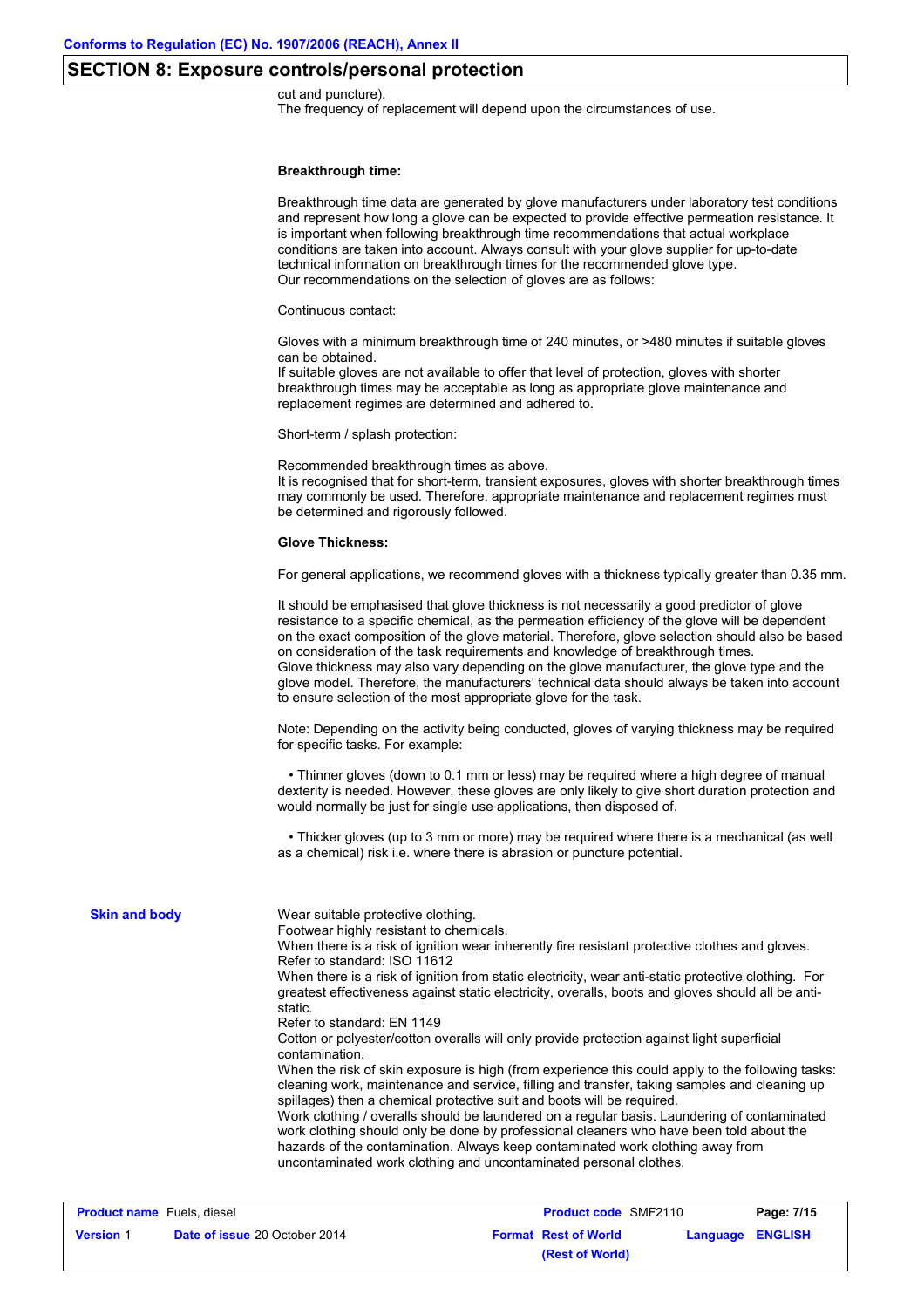# **SECTION 8: Exposure controls/personal protection**

**Personal protective equipment (Pictograms)**



**Environmental exposure controls**

Emissions from ventilation or work process equipment should be checked to ensure they comply with the requirements of environmental protection legislation. In some cases, fume scrubbers, filters or engineering modifications to the process equipment will be necessary to reduce emissions to acceptable levels.

# **SECTION 9: Physical and chemical properties**

# **9.1 Information on basic physical and chemical properties**

| <b>Appearance</b>                                      |                                                                       |
|--------------------------------------------------------|-----------------------------------------------------------------------|
| <b>Physical state</b>                                  | Liquid.                                                               |
| <b>Colour</b>                                          | Amber./ Dark Brown.                                                   |
| <b>Odour</b>                                           | Gas oil                                                               |
| <b>Odour threshold</b>                                 | Not available.                                                        |
| pH                                                     | Not available.                                                        |
| <b>Melting point/freezing point</b>                    | Not available.                                                        |
| Initial boiling point and boiling<br>range             | 150 to 385°C (302 to 725°F)                                           |
| <b>Pour point</b>                                      | $-6 °C$                                                               |
| <b>Flash point</b>                                     | Closed cup: >60°C (>140°F) [Pensky-Martens.]                          |
| <b>Evaporation rate</b>                                | Not available.                                                        |
| <b>Flammability (solid, gas)</b>                       | Not available.                                                        |
| <b>Upper/lower flammability or</b><br>explosive limits | Lower: 0.6%<br>Upper: 6.5%                                            |
| <b>Vapour pressure</b>                                 | <0.04 kPa (<0.301 mm Hg) at 20°C                                      |
| <b>Vapour density</b>                                  | $>2$ [Air = 1]                                                        |
| <b>Relative density</b>                                | Not available.                                                        |
| <b>Density</b>                                         | <900 kg/m <sup>3</sup> (<0.9 g/cm <sup>3</sup> ) at 15 <sup>°</sup> C |
| <b>Solubility(ies)</b>                                 | Not available.                                                        |
| <b>Partition coefficient: n-octanol/</b><br>water      | Not available.                                                        |
| <b>Auto-ignition temperature</b>                       | 250°C (482°F)                                                         |
| <b>Decomposition temperature</b>                       | Not available.                                                        |
| <b>Viscosity</b>                                       | Kinematic: 2 to 11 mm <sup>2</sup> /s (2 to 11 cSt) at $40^{\circ}$ C |
| <b>Explosive properties</b>                            | Not available.                                                        |
| <b>Oxidising properties</b>                            | Not available.                                                        |

### **9.2 Other information**

No additional information.

|                                                   | <b>SECTION 10: Stability and reactivity</b>                                                                                                                             |  |  |  |  |  |
|---------------------------------------------------|-------------------------------------------------------------------------------------------------------------------------------------------------------------------------|--|--|--|--|--|
| <b>10.1 Reactivity</b>                            | No specific test data available for this product. Refer to Conditions to avoid and Incompatible<br>materials for additional information.                                |  |  |  |  |  |
| <b>10.2 Chemical stability</b>                    | The product is stable.                                                                                                                                                  |  |  |  |  |  |
| <b>10.3 Possibility of</b><br>hazardous reactions | Under normal conditions of storage and use, hazardous reactions will not occur.<br>Under normal conditions of storage and use, hazardous polymerisation will not occur. |  |  |  |  |  |
| <b>10.4 Conditions to avoid</b>                   | Avoid all possible sources of ignition (spark or flame). Avoid excessive heat.                                                                                          |  |  |  |  |  |
| <b>10.5 Incompatible materials</b>                | Reactive or incompatible with the following materials: oxidising materials.                                                                                             |  |  |  |  |  |
| <b>10.6 Hazardous</b><br>decomposition products   | Under normal conditions of storage and use, hazardous decomposition products should not be<br>produced.                                                                 |  |  |  |  |  |

| <b>Product name</b> Fuels, diesel |                                      | <b>Product code SMF2110</b><br>Page: 8/15                 |  |
|-----------------------------------|--------------------------------------|-----------------------------------------------------------|--|
| <b>Version 1</b>                  | <b>Date of issue 20 October 2014</b> | <b>Format Rest of World</b><br><b>ENGLISH</b><br>Language |  |
|                                   |                                      | (Rest of World)                                           |  |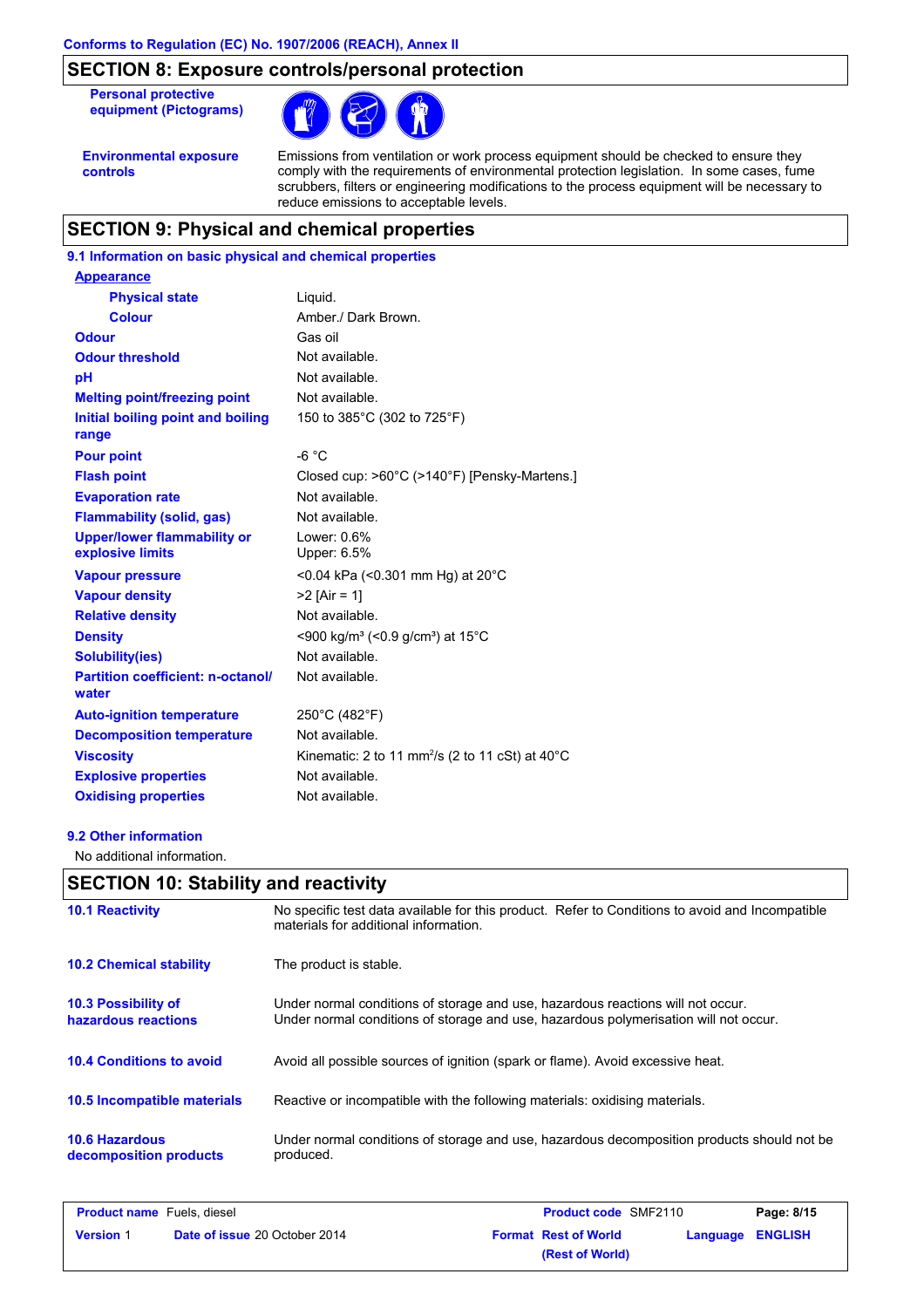# **SECTION 11: Toxicological information**

# **11.1 Information on toxicological effects**

### **Acute toxicity**

| <b>Product/ingredient</b><br>name | <b>Result / Route</b>                           | <b>Test authority /</b><br><b>Number</b> |     | <b>Species</b> | <b>Dose</b> | <b>Exposure</b>          | <b>Remarks</b>                    |
|-----------------------------------|-------------------------------------------------|------------------------------------------|-----|----------------|-------------|--------------------------|-----------------------------------|
| Fuels, diesel                     | <b>LC50</b><br>Inhalation<br>Dusts and<br>mists | Equivalent<br>to OECD                    | 403 | Rat            | $4.1$ mg/l  | 4 hours                  | Based on<br>Diesel fuel           |
|                                   | LD50 Dermal                                     | Equivalent 434<br>to OECD                |     | Rabbit         | >4300 mg/kg | $\overline{a}$           | Based on<br>No. 2<br>Heating Oil. |
|                                   | LD50 Dermal                                     | Equivalent 434<br>to OECD                |     | Rabbit         | >4300 mg/kg | $\overline{\phantom{0}}$ | Based on<br>Diesel fuel           |
|                                   | LD50 Oral                                       | Equivalent<br>to OECD                    | 401 | Rat            | 17900 mg/kg | $\blacksquare$           | Based on<br>No. 2<br>Heating Oil. |
|                                   | LD50 Oral                                       | Equivalent 420<br>to OECD                |     | Rat            | 7600 mg/kg  | $\overline{\phantom{0}}$ | Based on<br>Diesel fuel           |

### **Irritation/Corrosion**

| <b>Product/ingredient</b><br>name | <b>Test authority / Test</b><br>number |     | <b>Species</b> | <b>Route / Result</b>                     | <b>Test</b><br>concentration | <b>Remarks</b>                 |
|-----------------------------------|----------------------------------------|-----|----------------|-------------------------------------------|------------------------------|--------------------------------|
| Fuels, diesel                     | Equivalent to<br><b>OECD</b>           | 404 | Rabbit         | Skin - Irritation                         | $\overline{\phantom{0}}$     | Based on No. 2<br>Heating Oil. |
|                                   | Equivalent to<br><b>OECD</b>           | 404 | Rabbit         | Skin - Irritation                         | $\overline{\phantom{a}}$     | Based on Diesel<br>fuel        |
|                                   | Equivalent to<br><b>OECD</b>           | 405 | Rabbit         | Eyes - Non-<br>irritating to the<br>eyes. | $\overline{\phantom{a}}$     | Based on No. 2<br>Heating Oil. |
|                                   | Equivalent to<br><b>OECD</b>           | 405 | Rabbit         | Eyes - Non-<br>irritating to the<br>eyes. | $\overline{\phantom{a}}$     | <b>Based on Diesel</b><br>fuel |

### **Sensitiser**

| <b>Product/ingredient</b><br>name | <b>Route</b> | <b>Test authority / Test</b><br>number |     | <b>Species</b> | <b>Result</b>   | <b>Remarks</b>                 |
|-----------------------------------|--------------|----------------------------------------|-----|----------------|-----------------|--------------------------------|
| Fuels, diesel                     | skin         | Equivalent to<br><b>OECD</b>           | 406 | Guinea pig     | Not sensitising | Based on No. 2<br>Heating Oil. |
|                                   | skin         | Equivalent to<br>OECD                  | 406 | Guinea pig     | Not sensitising | Based on Diesel<br>fuel        |

### **GERM CELL MUTAGENICITY**

| <b>Product/ingredient</b><br>name | <b>Test authority /</b><br><b>Test number</b> | <b>Cell</b>      |                         | <b>Type</b>                                                                       | <b>Result</b> | <b>Remarks</b>           |
|-----------------------------------|-----------------------------------------------|------------------|-------------------------|-----------------------------------------------------------------------------------|---------------|--------------------------|
| Fuels, diesel                     | <b>OECD 471</b>                               |                  | Experiment:<br>In vitro | Subject: Non-<br>mammalian<br>species                                             | Positive      | Based on Diesel fuel     |
|                                   | Equivalent to<br>OECD 476                     | Cell: Germ       | Experiment:<br>In vitro | Subject:<br>Mammalian-<br>Animal                                                  | Negative      | Based on Heating<br>Oil. |
|                                   | not guideline                                 | Cell:<br>Somatic | Experiment:<br>In vivo  | Subject:<br>Unspecified                                                           | Negative      | Based on Heating<br>Oil. |
| <b>Conclusion/Summary</b>         |                                               |                  |                         | Not classified. Based on available data, the classification criteria are not met. |               |                          |

**Carcinogenicity**

| <b>Product/ingredient</b><br>name |  | <b>Test authority / Test</b><br>number |     | <b>Species</b> | <b>Route</b> | <b>Exposure</b>                                | <b>Result</b> | <b>Remarks</b>           |
|-----------------------------------|--|----------------------------------------|-----|----------------|--------------|------------------------------------------------|---------------|--------------------------|
| Fuels, diesel                     |  | Equivalent<br>to OECD                  | 451 | Mouse          | Dermal       | 2 years                                        | Positive      | Based on<br>Heating Oil. |
| <b>Product name</b> Fuels, diesel |  |                                        |     |                |              | <b>Product code SMF2110</b>                    |               | Page: 9/15               |
| <b>Version 1</b>                  |  | Date of issue 20 October 2014          |     |                |              | <b>Format Rest of World</b><br>(Rest of World) | Language      | <b>ENGLISH</b>           |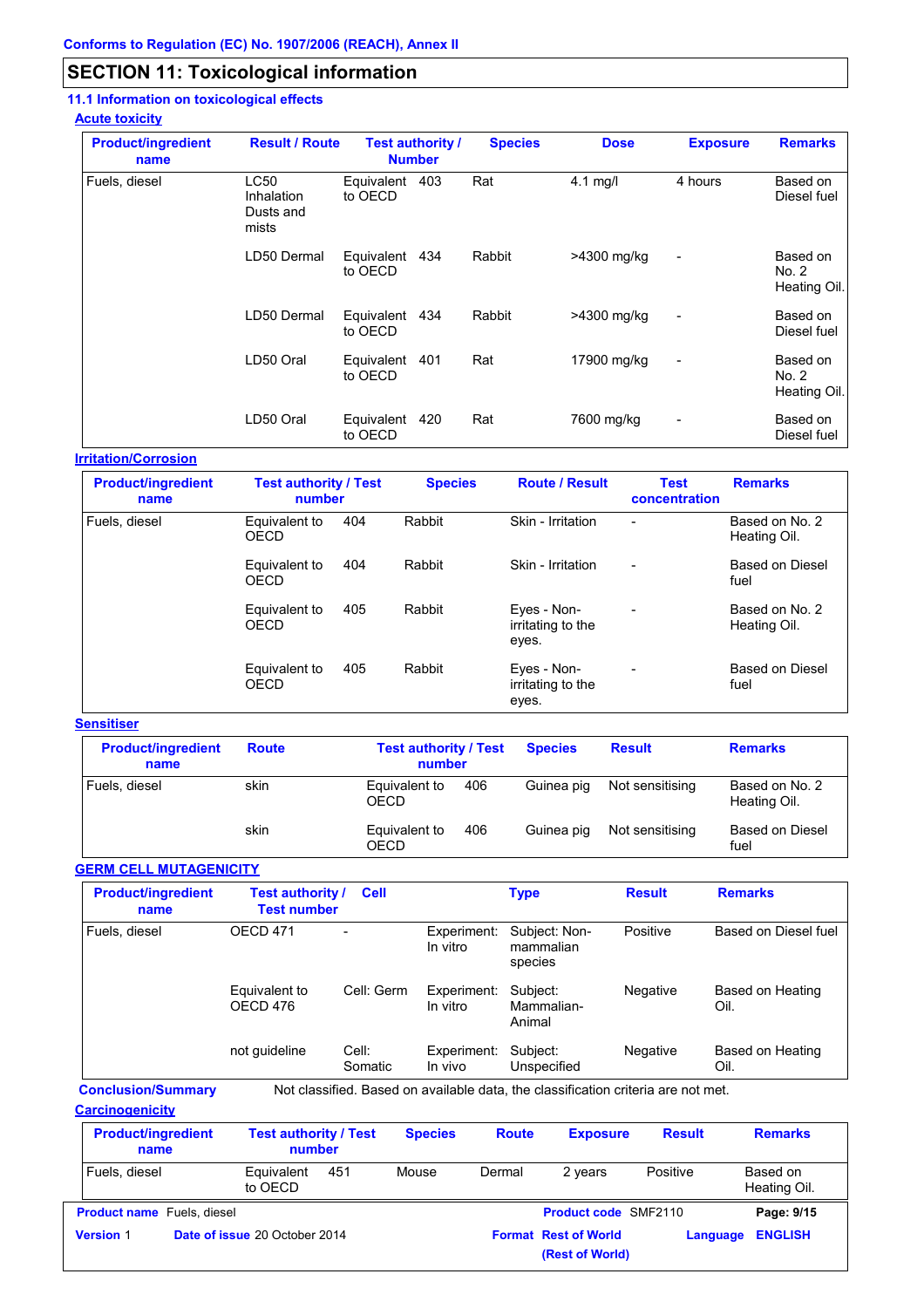# **SECTION 11: Toxicological information**

**Conclusion/Summary** Suspected of causing cancer.

### **Reproductive toxicity**

| <b>Product/ingredient</b><br>name | <b>Test number</b>        | <b>Test authority /</b> | <b>Species</b> | <b>Route</b> |         | <b>Exposure Developmental</b> | <b>Maternal</b><br>toxicity | <b>Fertility</b> | <b>Remarks</b>                                                                                                       |
|-----------------------------------|---------------------------|-------------------------|----------------|--------------|---------|-------------------------------|-----------------------------|------------------|----------------------------------------------------------------------------------------------------------------------|
| Fuels, diesel                     | Equivalent 414<br>to OECD |                         | Rat            | Dermal       | 20 days | Negative                      | L                           |                  | Effects<br>observed at<br>maternally<br>toxic doses.<br>(Based on<br>Condensates<br>(petroleum),<br>vacuum<br>tower) |
|                                   | Equivalent 414<br>to OECD |                         | Rat            | Dermal       | 10 days | Negative                      | $\overline{a}$              |                  | Effects<br>observed at<br>maternally<br>toxic doses.<br>(Based on<br>Diesel fuel)                                    |
|                                   | Equivalent<br>to OECD     | 414                     | Rat            | Dermal       | 10 days | Negative                      | $\overline{a}$              |                  | Effects<br>observed at<br>maternally<br>toxic doses.<br>(Based on<br>No. 2<br>Heating Oil.)                          |

**Conclusion/Summary** Development: Not classified. Based on available data, the classification criteria are not met. Fertility: Not classified. Based on available data, the classification criteria are not met. Effects on or via lactation: Not classified. Based on available data, the classification criteria are not met.

#### **Aspiration hazard**

**Conclusion/Summary**

May be fatal if swallowed and enters airways. Classification on basis substance is a hydrocarbon and has a kinematic viscosity of 20.5 mm2/s or less, measured at 40°C.

#### **Specific target organ toxicity**

| <b>Product /</b><br><b>Ingredient</b><br><b>Name</b> | <b>Hazard</b> | <b>Test authority /</b><br><b>Test number</b> |     | <b>Species</b> | <b>Route</b>                                     | <b>Type</b>  | <b>Dose</b>                  | <b>Exposure Target</b>                                                                                                                                                        | organs                   | <b>Remarks</b>                                             |
|------------------------------------------------------|---------------|-----------------------------------------------|-----|----------------|--------------------------------------------------|--------------|------------------------------|-------------------------------------------------------------------------------------------------------------------------------------------------------------------------------|--------------------------|------------------------------------------------------------|
| Fuels, diesel                                        | STOT - RE     | Equivalent<br>to<br>OECD                      | 411 | Rat            | Dermal                                           | <b>LOAEL</b> | 20 to 200<br>mg/kg<br>bw/day | 90 days                                                                                                                                                                       | blood                    | Based on<br>Condensates<br>(petroleum),<br>vacuum<br>tower |
|                                                      | STOT - SE     | Equivalent<br>to<br><b>OECD</b>               | 434 | Rabbit         | Dermal                                           | <b>LOAEL</b> | >2000<br>mg/kg               |                                                                                                                                                                               |                          | Based on<br>Heating Oil.                                   |
|                                                      | STOT - SE     | Equivalent<br>to<br><b>OECD</b>               | 401 | Rat            | Oral                                             | <b>LOAEL</b> | >2000<br>mg/kg               |                                                                                                                                                                               |                          | Based on<br>Heating Oil.                                   |
|                                                      | STOT - RE     | Equivalent<br>to<br>OECD                      | 413 | Rat            | Inhalation NOAEC                                 |              | $>0.2$ mg/l<br>/6 hours      | 90 days                                                                                                                                                                       | $\overline{\phantom{a}}$ | Based on<br>Diesel fuel                                    |
|                                                      | STOT - SE     | Equivalent<br>to<br>OECD                      | 403 | Rat            | Inhalation LOAEL                                 |              | $>5$ mg/l                    | 4 hours                                                                                                                                                                       | $\overline{\phantom{a}}$ | Based on<br>Diesel fuel                                    |
| <b>Conclusion/Summary</b>                            |               |                                               |     |                |                                                  |              |                              | STOT - RE: May cause damage to organs through prolonged or repeated exposure.<br>STOT - SE: Not classified. Based on available data, the classification criteria are not met. |                          |                                                            |
| <b>Information on the likely</b>                     |               |                                               |     |                | Routes of entry anticipated: Dermal, Inhalation. |              |                              |                                                                                                                                                                               |                          |                                                            |

# **routes of exposure**

### **Potential acute health effects**

**Inhalation** Harmful if inhaled.

| <b>Ingestion</b> | Irritating to mouth, throat and stomach. Aspiration hazard if swallowed -- harmful or fatal if liquid |
|------------------|-------------------------------------------------------------------------------------------------------|
|                  | is aspirated into lungs.                                                                              |
|                  |                                                                                                       |

| <b>Product name</b> Fuels, diesel |                                      | <b>Product code SMF2110</b> |                  | Page: 10/15 |
|-----------------------------------|--------------------------------------|-----------------------------|------------------|-------------|
| <b>Version 1</b>                  | <b>Date of issue 20 October 2014</b> | <b>Format Rest of World</b> | Language ENGLISH |             |
|                                   |                                      | (Rest of World)             |                  |             |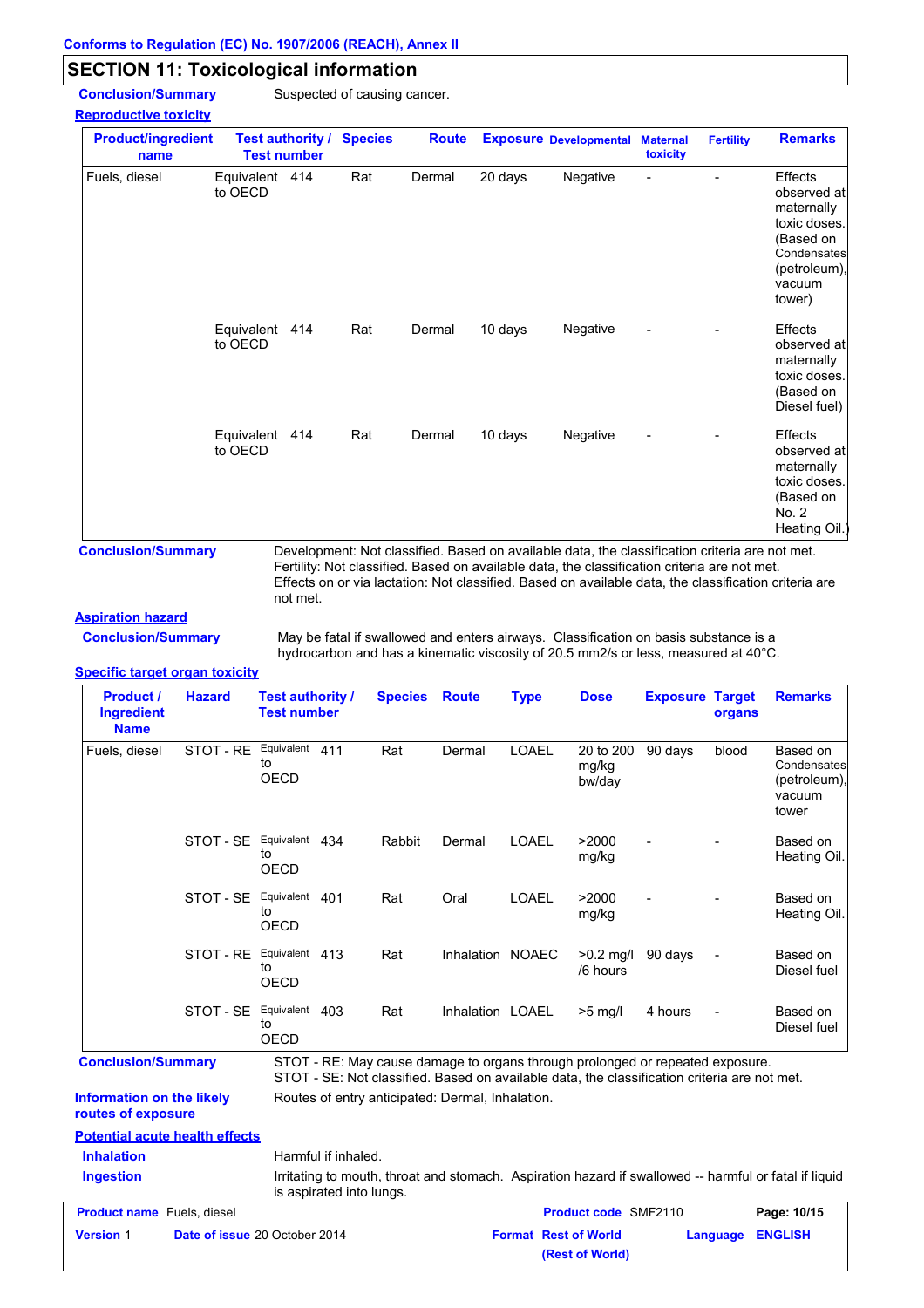# **SECTION 11: Toxicological information**

| <b>Skin contact</b>                     | Causes skin irritation.                                                                                                                                                                                                                                                                                                        |
|-----------------------------------------|--------------------------------------------------------------------------------------------------------------------------------------------------------------------------------------------------------------------------------------------------------------------------------------------------------------------------------|
| <b>Eye contact</b>                      | No known significant effects or critical hazards.                                                                                                                                                                                                                                                                              |
|                                         | <u>Symptoms related to the physical, chemical and toxicological characteristics</u>                                                                                                                                                                                                                                            |
| <b>Inhalation</b>                       | Adverse symptoms may include the following:<br>nausea or vomiting<br>headache<br>drowsiness/fatigue<br>dizziness/vertigo<br>unconsciousness                                                                                                                                                                                    |
| <b>Ingestion</b>                        | Adverse symptoms may include the following:<br>nausea or vomiting                                                                                                                                                                                                                                                              |
| <b>Skin contact</b>                     | Adverse symptoms may include the following:<br>irritation<br>redness                                                                                                                                                                                                                                                           |
| <b>Eye contact</b>                      | Adverse symptoms may include the following:<br>pain or irritation<br>watering<br>redness                                                                                                                                                                                                                                       |
|                                         | Delayed and immediate effects and also chronic effects from short and long term exposure                                                                                                                                                                                                                                       |
| <b>Inhalation</b>                       | Vapour, mists or fumes may contain polycyclic aromatic hydrocarbons some of which are known<br>to produce skin cancer. May be harmful by inhalation if exposure to vapour, mists or fumes<br>resulting from thermal decomposition products occurs. Vapour, mist or fume may irritate the<br>nose, mouth and respiratory tract. |
| <b>Ingestion</b>                        | If swallowed, may irritate the mouth, throat and digestive system. If swallowed, may cause<br>abdominal pain, stomach cramps, nausea, vomiting, diarrhoea, dizziness and drowsiness.                                                                                                                                           |
| <b>Skin contact</b>                     | As with all such products containing potentially harmful levels of PCAs, prolonged or repeated<br>skin contact may eventually result in dermatitis or more serious irreversible skin disorders<br>including cancer.                                                                                                            |
| <b>Eye contact</b>                      | Vapour, mist or fume may cause eye irritation. Exposure to vapour, mist or fume may cause<br>stinging, redness and watering of the eyes.                                                                                                                                                                                       |
| <b>Potential chronic health effects</b> |                                                                                                                                                                                                                                                                                                                                |
| General                                 | May cause damage to organs through prolonged or repeated exposure. Vapour, mists or fumes<br>may contain polycyclic aromatic hydrocarbons some of which are known to produce skin cancer.                                                                                                                                      |
| <b>Carcinogenicity</b>                  | Suspected of causing cancer. Risk of cancer depends on duration and level of exposure.                                                                                                                                                                                                                                         |
| <b>Mutagenicity</b>                     | No known significant effects or critical hazards.                                                                                                                                                                                                                                                                              |
| <b>Developmental effects</b>            | No known significant effects or critical hazards.                                                                                                                                                                                                                                                                              |
| <b>Fertility effects</b>                | No known significant effects or critical hazards.                                                                                                                                                                                                                                                                              |

# **SECTION 12: Ecological information**

### **12.1 Toxicity**

| <b>Product/ingredient</b><br>name | <b>Test authority /</b><br><b>Test number</b> |     | <b>Species</b>     | <b>Type / Result</b>                       | <b>Exposure</b>             | <b>Effects</b>       | <b>Remarks</b>                                                                            |
|-----------------------------------|-----------------------------------------------|-----|--------------------|--------------------------------------------|-----------------------------|----------------------|-------------------------------------------------------------------------------------------|
| Fuels, diesel                     | Modelled<br>data                              |     | Micro-<br>organism | EL50 >1000 mg/l<br>Nominal Fresh water     | 40 hours                    | growth<br>inhibition | Based on<br>Vacuum<br>qas oil /<br>Hydrocracked<br>gas oil /<br><b>Distillate</b><br>Fuel |
|                                   | Modelled<br>data                              |     | Micro-<br>organism | NOELR 3.217 mg/l<br>Nominal Fresh water    | 40 hours                    | growth<br>inhibition | Based on<br>Vacuum<br>gas oil /<br>Hydrocracked<br>qas oil /<br><b>Distillate</b><br>Fuel |
|                                   | <b>OECD</b>                                   | 201 | Algae              | Acute EL50 22 mg/l<br>Nominal Fresh water  | 72 hours                    | (growth rate)        | Based on<br>Diesel fuel                                                                   |
|                                   | <b>OECD</b>                                   | 202 | Daphnia            | Acute EL50 210 mg/l<br>Nominal Fresh water | 48 hours                    | Mobility             | Based on<br>Diesel fuel                                                                   |
|                                   | OECD                                          | 202 | Daphnia            | Acute EL50 68 mg/l                         | 48 hours                    | Mobility             | Based on                                                                                  |
| <b>Product name</b> Fuels, diesel |                                               |     |                    |                                            | <b>Product code SMF2110</b> |                      | Page: 11/15                                                                               |
| <b>Version 1</b>                  | Date of issue 20 October 2014                 |     |                    | <b>Format Rest of World</b>                | (Rest of World)             | Language             | <b>ENGLISH</b>                                                                            |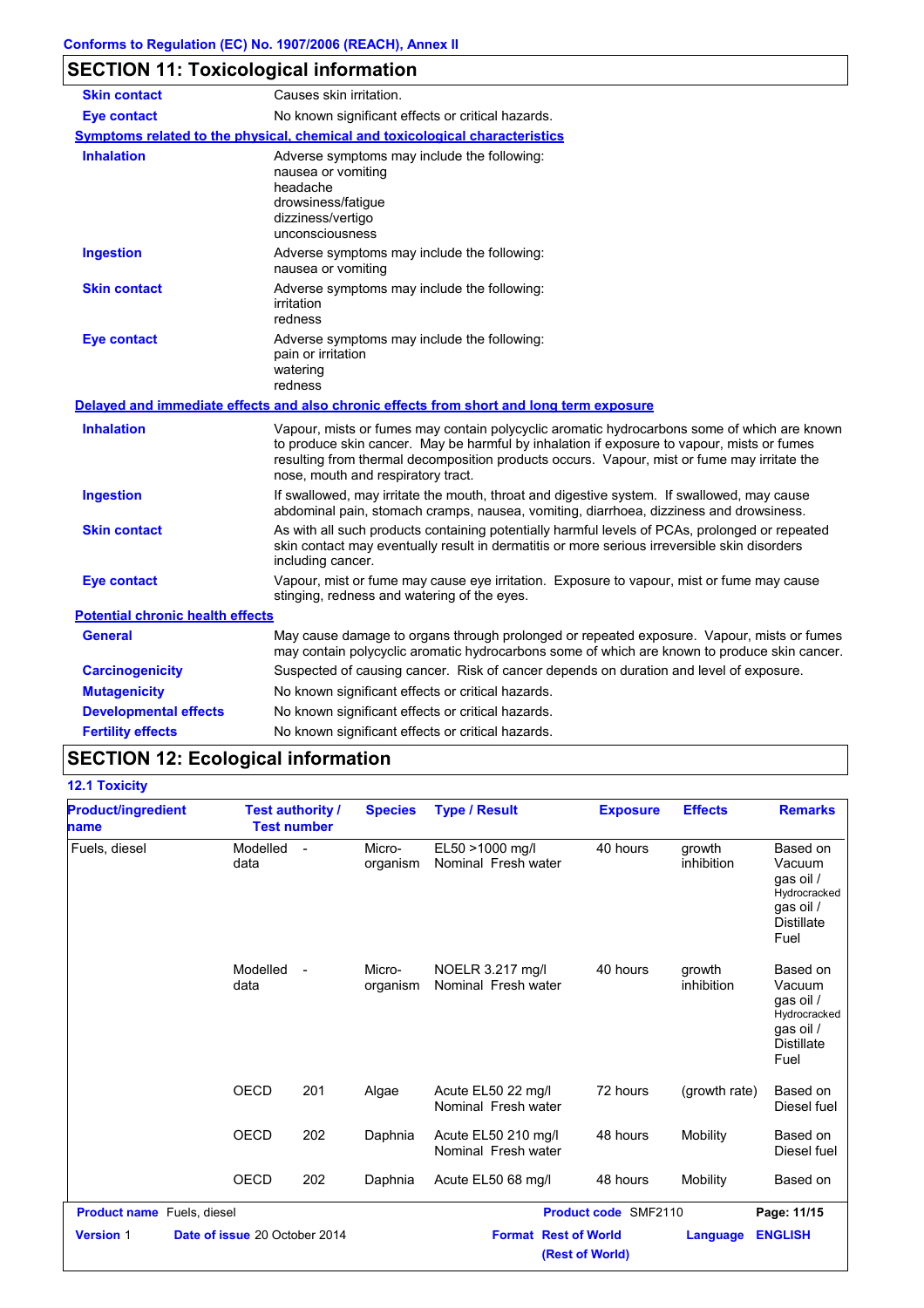| <b>SECTION 12: Ecological information</b> |                  |     |         |                                                 |          |                |                                                                                           |
|-------------------------------------------|------------------|-----|---------|-------------------------------------------------|----------|----------------|-------------------------------------------------------------------------------------------|
|                                           |                  |     |         | Nominal Fresh water                             |          |                | Diesel fuel                                                                               |
|                                           | <b>OECD</b>      | 201 | Algae   | Acute ErL50 78 mg/l<br>Nominal Fresh water      | 72 hours | (growth rate)  | Based on<br>Diesel fuel                                                                   |
|                                           | <b>OECD</b>      | 203 | Fish    | Acute LL50 65 mg/l<br>Nominal Fresh water       | 96 hours | Mortality      | Based on<br>Diesel fuel                                                                   |
|                                           | <b>OECD</b>      | 203 | Fish    | Acute LL50 21 mg/l<br>Nominal Fresh water       | 96 hours | Mortality      | Based on<br>Diesel fuel                                                                   |
|                                           | <b>OECD</b>      | 201 | Algae   | Acute NOELR 10 mg/l<br>Nominal Fresh water      | 72 hours | (growth rate)  | Based on<br>Diesel fuel                                                                   |
|                                           | <b>OECD</b>      | 201 | Algae   | Acute NOELR 1 mg/l<br>Nominal Fresh water       | 72 hours | (growth rate)  | Based on<br>Diesel fuel                                                                   |
|                                           | <b>OECD</b>      | 202 | Daphnia | Acute NOELR 46 mg/l<br>Nominal Fresh water      | 48 hours | Mobility       | Based on<br>Diesel fuel                                                                   |
|                                           | Modelled<br>data |     | Fish    | Chronic NOEL 0.083 mg/<br>I Nominal Fresh water | 14 days  | Mortality      | Based on<br>Vacuum<br>qas oil /<br>Hydrocracked<br>gas oil /<br><b>Distillate</b><br>Fuel |
|                                           | Modelled<br>data |     | Daphnia | Chronic NOELR 0.2 mg/l<br>Nominal Fresh water   | 21 days  | Immobilisation | Based on<br>Vacuum<br>qas oil /<br>Hydrocracked<br>gas oil /<br><b>Distillate</b><br>Fuel |

**Environmental hazards** Toxic to aquatic life with long lasting effects.

### **12.2 Persistence and degradability**

### IOPC Persistent/not persistent. oil: Persistent

| <b>Product/ingredient name</b> | <b>Test authority / Test number Result - Exposure</b>           |                                | <b>Remarks</b>                                    |  |
|--------------------------------|-----------------------------------------------------------------|--------------------------------|---------------------------------------------------|--|
| Fuels, diesel                  | OECD 301 F                                                      | 60 % - Readily - 28 days       | Based on Diesel fuel                              |  |
|                                | OECD 301 F                                                      | 57.5 % - Not readily - 28 days | Based on Diesel fuel                              |  |
|                                | Equivalent to EPA OTS 796. 35 % - Not readily - 28 days<br>3100 |                                | Based on Gas Oils<br>(petroleum), solvent refined |  |

### **12.3 Bioaccumulative potential**

Substance is a hydrocarbon UVCB. Standard tests for this endpoint are intended for single substances and are not appropriate for this complex substance.

| <b>12.4 Mobility in soil</b>                          |                                                                                                                    |
|-------------------------------------------------------|--------------------------------------------------------------------------------------------------------------------|
| <b>Soil/water partition</b><br>coefficient $(K_{oc})$ | Not available.                                                                                                     |
| <b>Mobility</b>                                       | Spillages may penetrate the soil causing ground water contamination. This material may<br>accumulate in sediments. |

**PBT** Not available. **vPvB** Not available. **12.5 Results of PBT and vPvB assessment**

### **12.6 Other adverse effects Other ecological information**

Spills may form a film on water surfaces causing physical damage to organisms. Oxygen transfer could also be impaired.

| <b>Product name</b> Fuels, diesel |                                      | <b>Product code SMF2110</b> |                             | Page: 12/15 |                         |
|-----------------------------------|--------------------------------------|-----------------------------|-----------------------------|-------------|-------------------------|
| <b>Version 1</b>                  | <b>Date of issue 20 October 2014</b> |                             | <b>Format Rest of World</b> |             | <b>Language ENGLISH</b> |
|                                   |                                      |                             | (Rest of World)             |             |                         |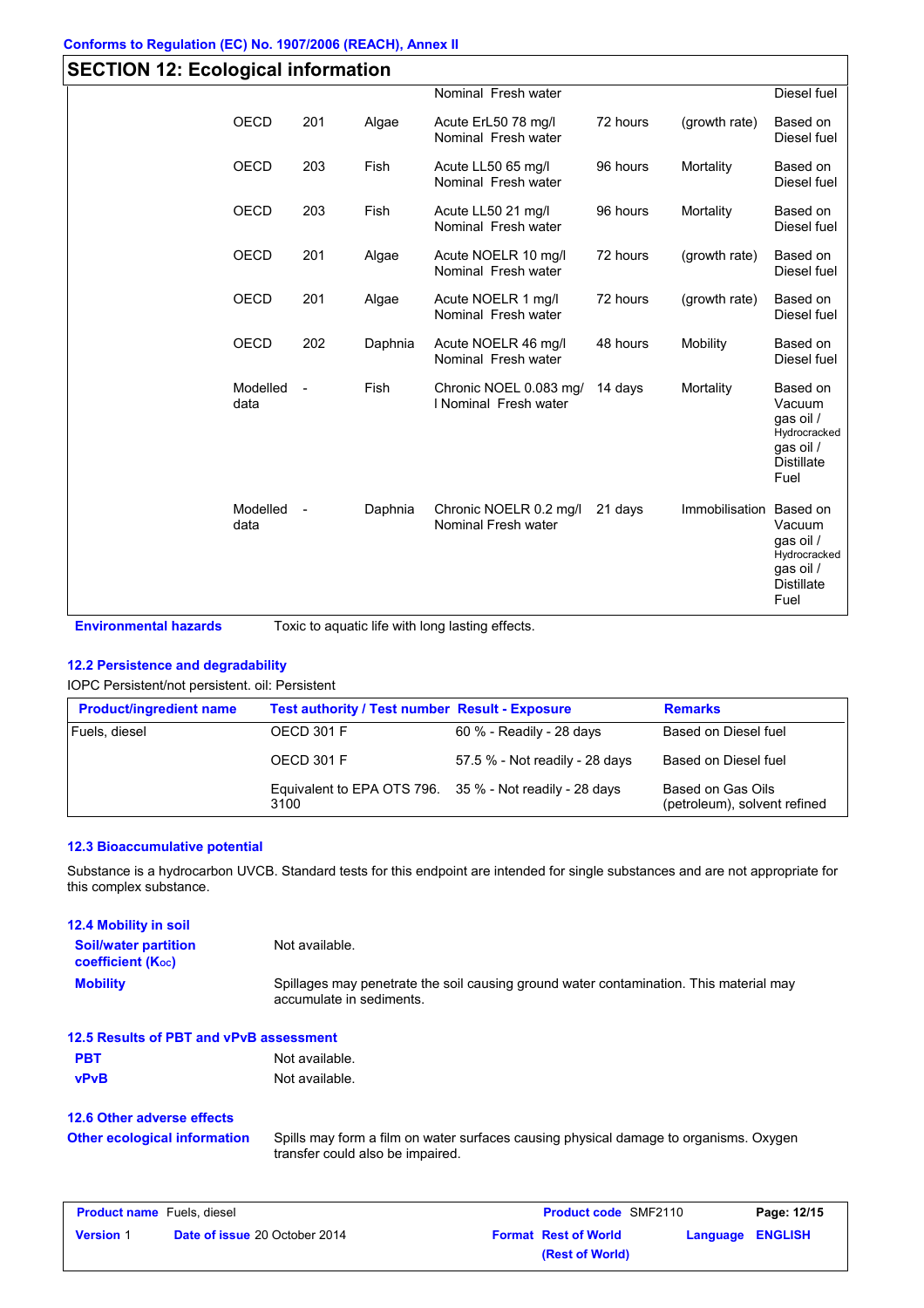# **SECTION 13: Disposal considerations**

### **13.1 Waste treatment methods**

#### **Product**

**Methods of disposal**

**Hazardous waste** Yes. Where possible, arrange for product to be recycled. Dispose of via an authorised person/ licensed waste disposal contractor in accordance with local regulations.

**European waste catalogue (EWC)**

| Waste code | <b>Waste designation</b> |
|------------|--------------------------|
| 13 07 01*  | Ifuel oil and diesel     |

However, deviation from the intended use and/or the presence of any potential contaminants may require an alternative waste disposal code to be assigned by the end user.

#### **Packaging**

**Special precautions**

**Methods of disposal** Where possible, arrange for product to be recycled. Dispose of via an authorised person/ licensed waste disposal contractor in accordance with local regulations.

> This material and its container must be disposed of in a safe way. Care should be taken when handling emptied containers that have not been cleaned or rinsed out. Empty containers or liners may retain some product residues. Vapor from product residues may create a highly flammable or explosive atmosphere inside the container. Empty containers represent a fire hazard as they may contain flammable product residues and vapour. Never weld, solder or braze empty containers. Avoid dispersal of spilt material and runoff and contact with soil, waterways, drains and sewers.

# **SECTION 14: Transport information**

|                                           | <b>ADR/RID</b>                                                                                                                                                                                                | <b>ADN</b>                                                                                                                                                                               | <b>IMDG</b>                                                                                                                                          | <b>IATA</b>                                                                                                             |
|-------------------------------------------|---------------------------------------------------------------------------------------------------------------------------------------------------------------------------------------------------------------|------------------------------------------------------------------------------------------------------------------------------------------------------------------------------------------|------------------------------------------------------------------------------------------------------------------------------------------------------|-------------------------------------------------------------------------------------------------------------------------|
| 14.1 UN number                            | <b>UN1202</b>                                                                                                                                                                                                 | <b>UN1202</b>                                                                                                                                                                            | <b>UN1202</b>                                                                                                                                        | <b>UN1202</b>                                                                                                           |
| 14.2 UN proper<br>shipping name           | Diesel fuel                                                                                                                                                                                                   | Diesel fuel                                                                                                                                                                              | Diesel fuel, Marine<br>pollutant (Fuels,<br>diesel)                                                                                                  | Diesel fuel                                                                                                             |
| <b>14.3 Transport</b><br>hazard class(es) | 3<br>⋭2                                                                                                                                                                                                       | 3<br>r,                                                                                                                                                                                  | 3<br>q                                                                                                                                               | 3                                                                                                                       |
| 14.4 Packing<br>group                     | Ш                                                                                                                                                                                                             | $\mathbf{H}$                                                                                                                                                                             | III                                                                                                                                                  | III                                                                                                                     |
| 14.5<br><b>Environmental</b><br>hazards   | Yes.                                                                                                                                                                                                          | Yes.                                                                                                                                                                                     | Yes.                                                                                                                                                 | No.                                                                                                                     |
| <b>Additional</b><br>information          | The environmentally<br>hazardous substance<br>mark is not required<br>when transported in<br>sizes of $\leq$ 5 L or $\leq$ 5 kg.<br><b>Hazard identification</b><br>number<br>30<br><b>Tunnel code</b><br>D/E | The environmentally<br>hazardous substance<br>mark is not required<br>when transported in<br>sizes of $\leq$ 5 L or $\leq$ 5 kg.<br><b>Remarks</b><br>Table C Danger: 3+<br>(N2, CMR, F) | The marine pollutant<br>mark is not required<br>when transported in<br>sizes of ≤5 L or ≤5 kg.<br><b>Emergency</b><br>schedules (EmS)<br>$F-E$ , S-E | The environmentally<br>hazardous substance<br>mark may appear if<br>required by other<br>transportation<br>regulations. |

**14.6 Special precautions for user** Not available.

| <b>ADR/RID Classification</b>   | F1 |
|---------------------------------|----|
| code:                           |    |
| <b>ADN Classification code:</b> | F1 |

| <b>Product name</b> Fuels, diesel |                                      | <b>Product code SMF2110</b> | Page: 13/15                |
|-----------------------------------|--------------------------------------|-----------------------------|----------------------------|
| <b>Version 1</b>                  | <b>Date of issue 20 October 2014</b> | <b>Format Rest of World</b> | <b>ENGLISH</b><br>Language |
|                                   |                                      | (Rest of World)             |                            |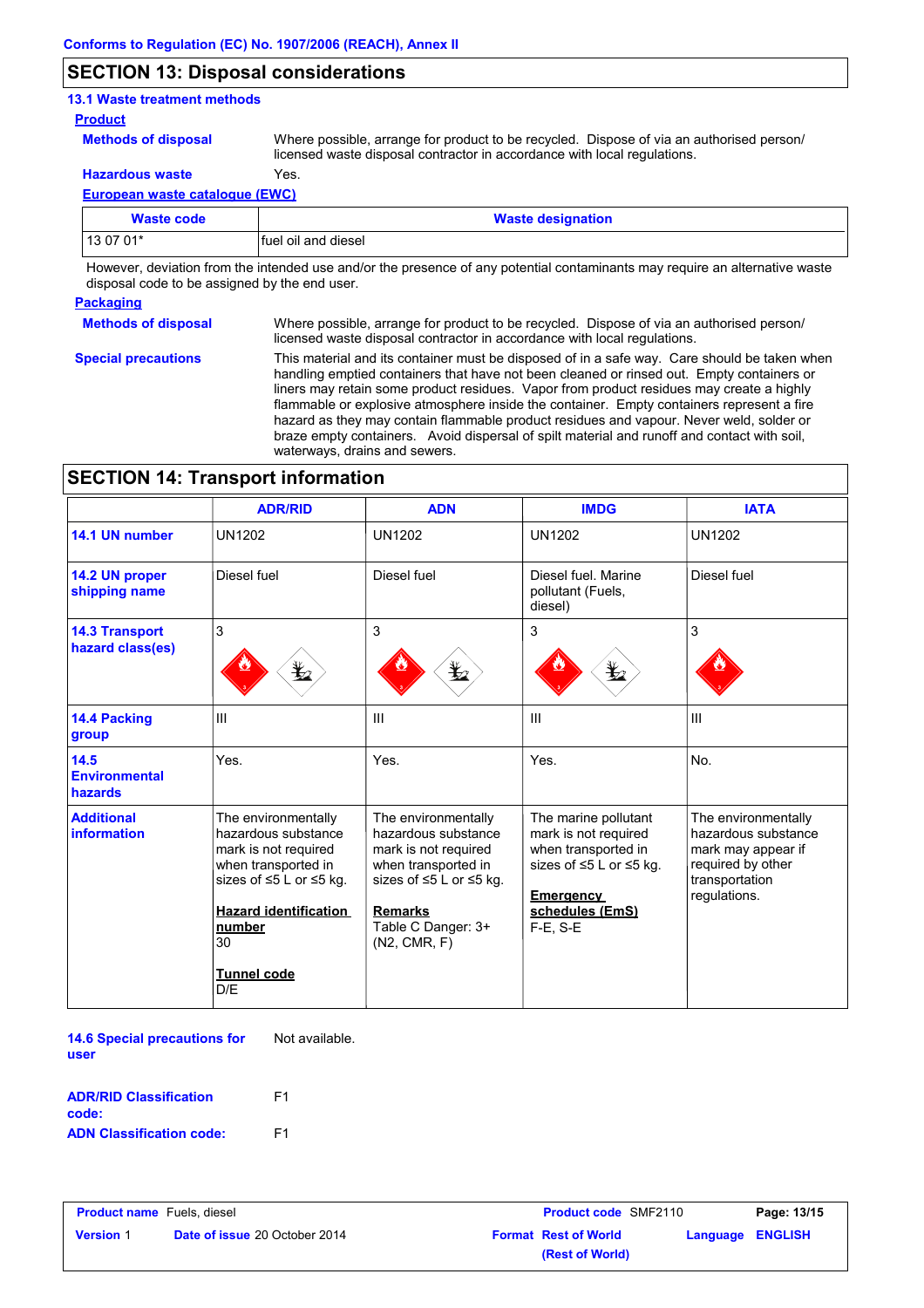# **SECTION 15: Regulatory information**

| EU Regulation (EC) No. 1907/2006 (REACH)                                                                                                                 | 15.1 Safety, health and environmental regulations/legislation specific for the substance or mixture                            |
|----------------------------------------------------------------------------------------------------------------------------------------------------------|--------------------------------------------------------------------------------------------------------------------------------|
| <b>Annex XIV - List of substances subject to authorisation</b>                                                                                           |                                                                                                                                |
| <b>Substances of very high concern</b>                                                                                                                   |                                                                                                                                |
| None of the components are listed.                                                                                                                       |                                                                                                                                |
| <b>Annex XVII - Restrictions</b><br>on the manufacture,<br>placing on the market<br>and use of certain<br>dangerous substances,<br>mixtures and articles | Not applicable.                                                                                                                |
| <b>Other regulations</b>                                                                                                                                 |                                                                                                                                |
| <b>REACH Status</b>                                                                                                                                      | The company, as identified in Section 1, sells this product in the EU in compliance with the<br>current requirements of REACH. |
| <b>United States inventory</b><br>(TSCA 8b)                                                                                                              | All components are listed or exempted.                                                                                         |
| <b>Australia inventory (AICS)</b>                                                                                                                        | All components are listed or exempted.                                                                                         |
| <b>Canada inventory</b>                                                                                                                                  | All components are listed or exempted.                                                                                         |
| <b>China inventory (IECSC)</b>                                                                                                                           | All components are listed or exempted.                                                                                         |
| <b>Japan inventory (ENCS)</b>                                                                                                                            | Not determined.                                                                                                                |
| <b>Korea inventory (KECI)</b>                                                                                                                            | All components are listed or exempted.                                                                                         |
| <b>Philippines inventory</b><br>(PICCS)                                                                                                                  | All components are listed or exempted.                                                                                         |

| <b>15.2 Chemical Safety</b> | Not applicable. |
|-----------------------------|-----------------|
| <b>Assessment</b>           |                 |

# **SECTION 16: Other information**

| <b>Abbreviations and acronyms</b> | ADN = European Provisions concerning the International Carriage of Dangerous Goods by<br>Inland Waterway<br>ADR = The European Agreement concerning the International Carriage of Dangerous Goods by<br>Road<br>ATE = Acute Toxicity Estimate<br><b>BCF</b> = Bioconcentration Factor<br>CAS = Chemical Abstracts Service<br>CLP = Classification, Labelling and Packaging Regulation [Regulation (EC) No. 1272/2008]<br>CSA = Chemical Safety Assessment<br>CSR = Chemical Safety Report<br><b>DMEL = Derived Minimal Effect Level</b><br>DNEL = Derived No Effect Level<br>DPD = Dangerous Preparations Directive [1999/45/EC]<br>DSD = Dangerous Substances Directive [67/548/EEC]<br>EINECS = European Inventory of Existing Commercial chemical Substances<br>ES = Exposure Scenario<br>EUH statement = CLP-specific Hazard statement<br>EWC = European Waste Catalogue<br>GHS = Globally Harmonized System of Classification and Labelling of Chemicals<br>IATA = International Air Transport Association<br>IBC = Intermediate Bulk Container<br><b>IMDG = International Maritime Dangerous Goods</b> |                                                                                                                                                                                                                                                                                                                           |                  |
|-----------------------------------|--------------------------------------------------------------------------------------------------------------------------------------------------------------------------------------------------------------------------------------------------------------------------------------------------------------------------------------------------------------------------------------------------------------------------------------------------------------------------------------------------------------------------------------------------------------------------------------------------------------------------------------------------------------------------------------------------------------------------------------------------------------------------------------------------------------------------------------------------------------------------------------------------------------------------------------------------------------------------------------------------------------------------------------------------------------------------------------------------------------|---------------------------------------------------------------------------------------------------------------------------------------------------------------------------------------------------------------------------------------------------------------------------------------------------------------------------|------------------|
|                                   | PBT = Persistent, Bioaccumulative and Toxic<br>PNEC = Predicted No Effect Concentration                                                                                                                                                                                                                                                                                                                                                                                                                                                                                                                                                                                                                                                                                                                                                                                                                                                                                                                                                                                                                      | MARPOL 73/78 = International Convention for the Prevention of Pollution From Ships, 1973 as<br>modified by the Protocol of 1978. ("Marpol" = marine pollution)<br>OECD = Organisation for Economic Co-operation and Development<br>RID = The Regulations concerning the International Carriage of Dangerous Goods by Rail |                  |
|                                   | <b>RRN = REACH Registration Number</b><br>SVHC = Substances of Very High Concern<br>TWA = Time weighted average                                                                                                                                                                                                                                                                                                                                                                                                                                                                                                                                                                                                                                                                                                                                                                                                                                                                                                                                                                                              | SADT = Self-Accelerating Decomposition Temperature<br>STOT-RE = Specific Target Organ Toxicity - Repeated Exposure<br>STOT-SE = Specific Target Organ Toxicity - Single Exposure                                                                                                                                          |                  |
| <b>Product name</b> Fuels, diesel |                                                                                                                                                                                                                                                                                                                                                                                                                                                                                                                                                                                                                                                                                                                                                                                                                                                                                                                                                                                                                                                                                                              | <b>Product code SMF2110</b>                                                                                                                                                                                                                                                                                               | Page: 14/15      |
| <b>Version 1</b>                  | Date of issue 20 October 2014                                                                                                                                                                                                                                                                                                                                                                                                                                                                                                                                                                                                                                                                                                                                                                                                                                                                                                                                                                                                                                                                                | <b>Format Rest of World</b>                                                                                                                                                                                                                                                                                               | Language ENGLISH |

**(Rest of World)**